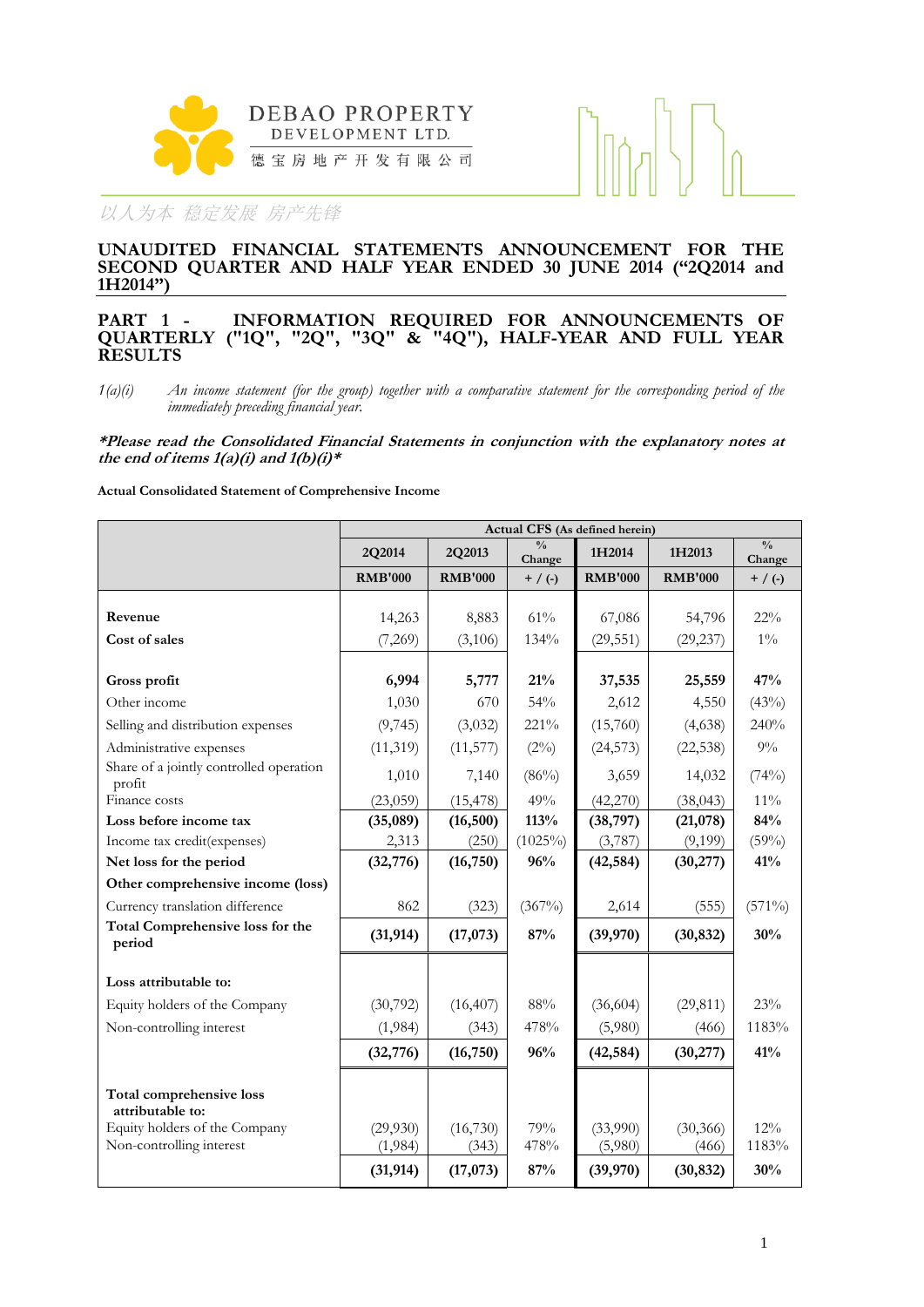



*1(a)(i) An income statement (for the group) together with a comparative statement for the corresponding period of the immediately preceding financial year (continued).* 

| r roionna Consonuateu statement or Comprenensive meome |                |                | Proforma CFS (As defined herein) |                |                |           |
|--------------------------------------------------------|----------------|----------------|----------------------------------|----------------|----------------|-----------|
|                                                        | 2Q2014         | 2Q2013         | % Change                         | 1H2014         | 1H2013         | % Change  |
|                                                        | <b>RMB'000</b> | <b>RMB'000</b> | $+$ / (-)                        | <b>RMB'000</b> | <b>RMB'000</b> | $+$ / (-) |
|                                                        |                |                |                                  |                |                |           |
| Revenue                                                | 14,263         | 8,883          | 61%                              | 67,086         | 54,796         | $22\%$    |
| Cost of sales                                          | (7, 148)       | (2,883)        | 148%                             | (28, 415)      | (27, 788)      | $2\%$     |
|                                                        |                |                |                                  |                |                |           |
| Gross profit                                           | 7,115          | 6,000          | 19%                              | 38,671         | 27,008         | 43%       |
| Other income                                           | 1,030          | 670            | 54%                              | 2,612          | 4,550          | (43%)     |
| Selling and distribution expenses                      | (9,745)        | (3,032)        | 221%                             | (15,760)       | (4,638)        | 240%      |
| Administrative expenses                                | (11,262)       | (11, 450)      | $(2\%)$                          | (24, 460)      | (22, 284)      | $10\%$    |
| Share of a jointly controlled operation<br>loss        | 1,042          | 7,388          | $(86\%)$                         | 3,765          | 14,508         | (74%)     |
| Finance costs                                          | (23,059)       | (15, 478)      | 49%                              | (42, 270)      | (38, 043)      | $11\%$    |
| Loss before income tax                                 | (34, 879)      | (15, 902)      | 119%                             | (37, 442)      | (18, 899)      | 98%       |
| Income tax credit (expenses)                           | 2,224          | (336)          | (762%)                           | (4, 144)       | (9,624)        | (57%)     |
| Net loss for the period                                | (32, 655)      | (16, 238)      | 101%                             | (41, 586)      | (28, 523)      | 46%       |
| Other comprehensive income (loss)                      |                |                |                                  |                |                |           |
| Currency translation difference                        | 862            | (323)          | $(367\%)$                        | 2,614          | (555)          | $(571\%)$ |
| <b>Total Comprehensive loss for the</b><br>period      | (31,793)       | (16, 561)      | 92%                              | (38,972)       | (29,078)       | 34%       |
| Loss attributable to:                                  |                |                |                                  |                |                |           |
| Equity holders of the Company                          | (30,671)       | (15,895)       | 93%                              | (35,606)       | (28,057)       | 27%       |
| Non-controlling interest                               | (1,984)        | (343)          | 478%                             | (5,980)        | (466)          | 1183%     |
|                                                        | (32, 655)      | (16, 238)      | 101%                             | (41, 586)      | (28, 523)      | 46%       |
| Total comprehensive loss<br>attributable to:           |                |                |                                  |                |                |           |
| Equity holders of the Company                          | (29,809)       | (16,218)       | 84%                              | (32,992)       | (28, 612)      | 15%       |
| Non-controlling interest                               | (1,984)        | (343)          | 478%                             | (5,980)        | (466)          | 1183%     |
|                                                        | (31,793)       | (16, 561)      | 92%                              | (38,972)       | (29,078)       | 34%       |

**Proforma Consolidated Statement of Comprehensive Income**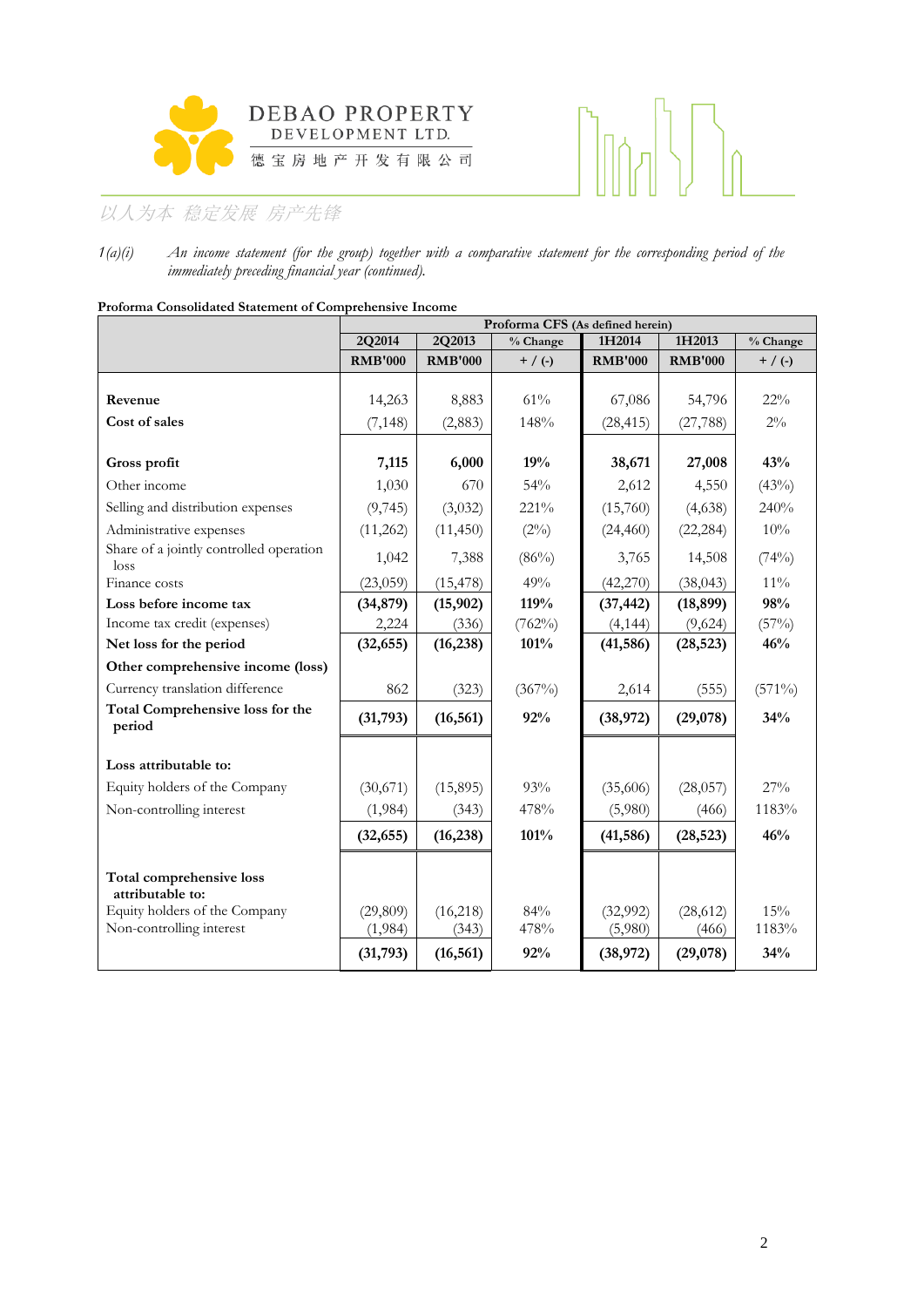



*1(a)(i) An income statement (for the group) together with a comparative statement for the corresponding period of the immediately preceding financial year (continued).* 

### Explanatory Notes:

As a result of the restructuring exercise of our Company and its subsidiaries (the "**Group**") (the "**Restructuring Exercise**") for the purpose of the Company's listing on the SGX-ST (the "**Invitation**"), common control over our operating subsidiaries in the People's Republic of China ("**PRC**") by our shareholders prior to the Invitation could not be established from the start of 1 January 2006 due to changes in legal ownership of our operating subsidiaries.

Please refer to the section titled "*Restructuring Exercise*" in our Prospectus dated 31 March 2010 (the "**Prospectus**") for more details on the Restructuring Exercise.

The application of the purchase method under the Singapore Financial Reporting Standards 103 (the "**SFRS 103**") for the acquisition of the PRC subsidiaries by our Group requires, *inter alia*, the development properties and property held for sale by the respective PRC subsidiary to be recorded at fair value at the respective dates of acquisition by our Group.

As a result, our gross profits and earnings for the second quarter and half year ended 30 June 2013 ("**2Q2013 and 1H2013**") and for the second quarter and half year ended 30 June 2014 ("**2Q2014** and **1H2014**"), as well as future financial periods/years based on the Actual Consolidated Financial Statements (as defined in the Prospectus) would be lower than those that would be prepared under the Proforma Consolidated Financial Statements (as defined in the Prospectus).

Please refer to the risk factor titled "*Our gross profits and earnings for FY2009 and future financial periods/years*  based on the Actual Consolidated Financial Statements would be lower than those that would be prepared under the *Proforma Consolidated Financial Statements mainly due to fair value adjustments to our future cost of property development sales in the Actual Consolidated Financial Statements as a result of application of Singapore Financial Reporting Standards 103 – Business Combinations ("SFRS 103")*" in our Prospectus for more details.

Accordingly, besides the unaudited consolidated financial statements for 2Q2013, 1H2013, 2Q2014 and 1H2014 (the "**Actual Consolidated Financial Statements**" or "**Actual CFS**"), our Company had also prepared the proforma consolidated financial statements for 2Q2013, 1H2013, 2Q2014 and 1H2014 (the "**Proforma Consolidated Financial Statements**" or "**Proforma CFS**") **for illustrative purposes only**, based on certain assumptions and after making certain adjustments to show what the financial results of our Group would have been, if it had been in place since 1 January 2006.

Notwithstanding the above, such notional accounting adjustments (the **"Notional Adjustment"**) have no bearing on the operating cash flow or the cash position of our Group.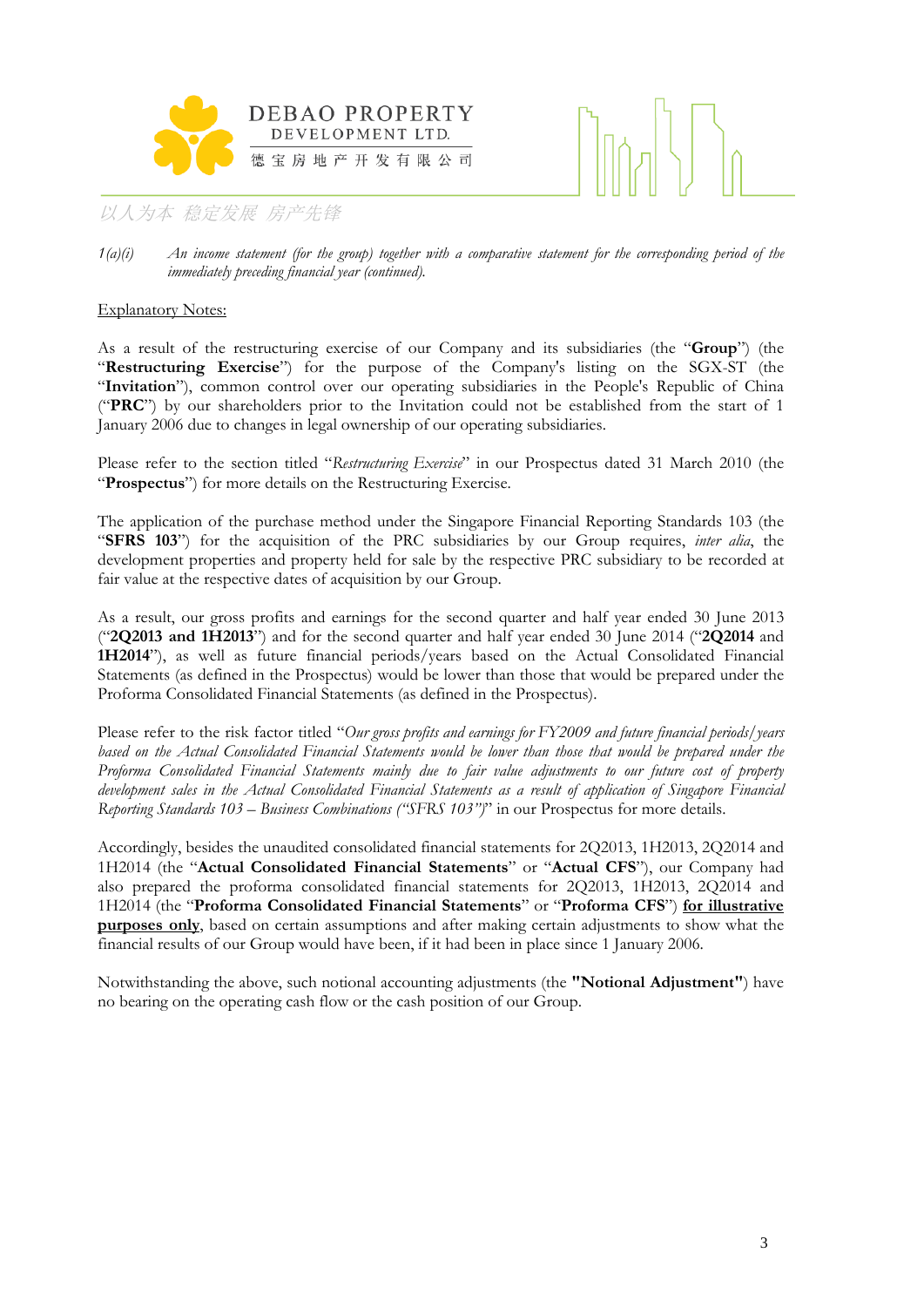

# 

# 以人为本 稳定发展 房产先锋

### *1(a)(ii) Profit before income tax is arrived at after charging/(crediting):-*

|                  |                |                | <b>Actual Consolidated Statement of Comprehensive Income</b> |                |                |            |
|------------------|----------------|----------------|--------------------------------------------------------------|----------------|----------------|------------|
|                  | 2O2014         | 2Q2013         | % Change                                                     | 1H2014         | 1H2013         | $%$ Change |
|                  | <b>RMB'000</b> | <b>RMB'000</b> | $+$ / (-)                                                    | <b>RMB'000</b> | <b>RMB'000</b> | $+$ / (-)  |
| Depreciation     | 767            | 2,539          | (70%)                                                        | 1,545          | 4,915          | $(69\%)$   |
| Amortisation     | 20             | 244            | $(92\%)$                                                     | 40             | 506            | $(92\%)$   |
| Interest expense | 23,059         | 15,478         | 49%                                                          | 42,270         | 38,043         | $11\%$     |
| Interest income  | (1,369)        | (852)          | 61%                                                          | (2, 463)       | (4,253)        | (42%)      |

|                  |                                |                | Proforma Consolidated Statement of Comprehensive Income |                |                |           |
|------------------|--------------------------------|----------------|---------------------------------------------------------|----------------|----------------|-----------|
|                  | 2Q2013<br>2O2014<br>$%$ Change |                | 1H2014                                                  | 1H2013         | $%$ Change     |           |
|                  | <b>RMB'000</b>                 | <b>RMB'000</b> | $+$ / (-)                                               | <b>RMB'000</b> | <b>RMB'000</b> | $+$ / (-) |
| Depreciation     | 710                            | 2,412          | (71%)                                                   | 1,432          | 4,661          | $(69\%)$  |
| Amortisation     | 20                             | 244            | $(92\%)$                                                | 40             | 506            | $(92\%)$  |
| Interest expense | 23,059                         | 15,478         | 49%                                                     | 42,270         | 38,043         | $11\%$    |
| Interest income  | (1,369)                        | (852)          | 61%                                                     | (2, 463)       | (4,253)        | (42%)     |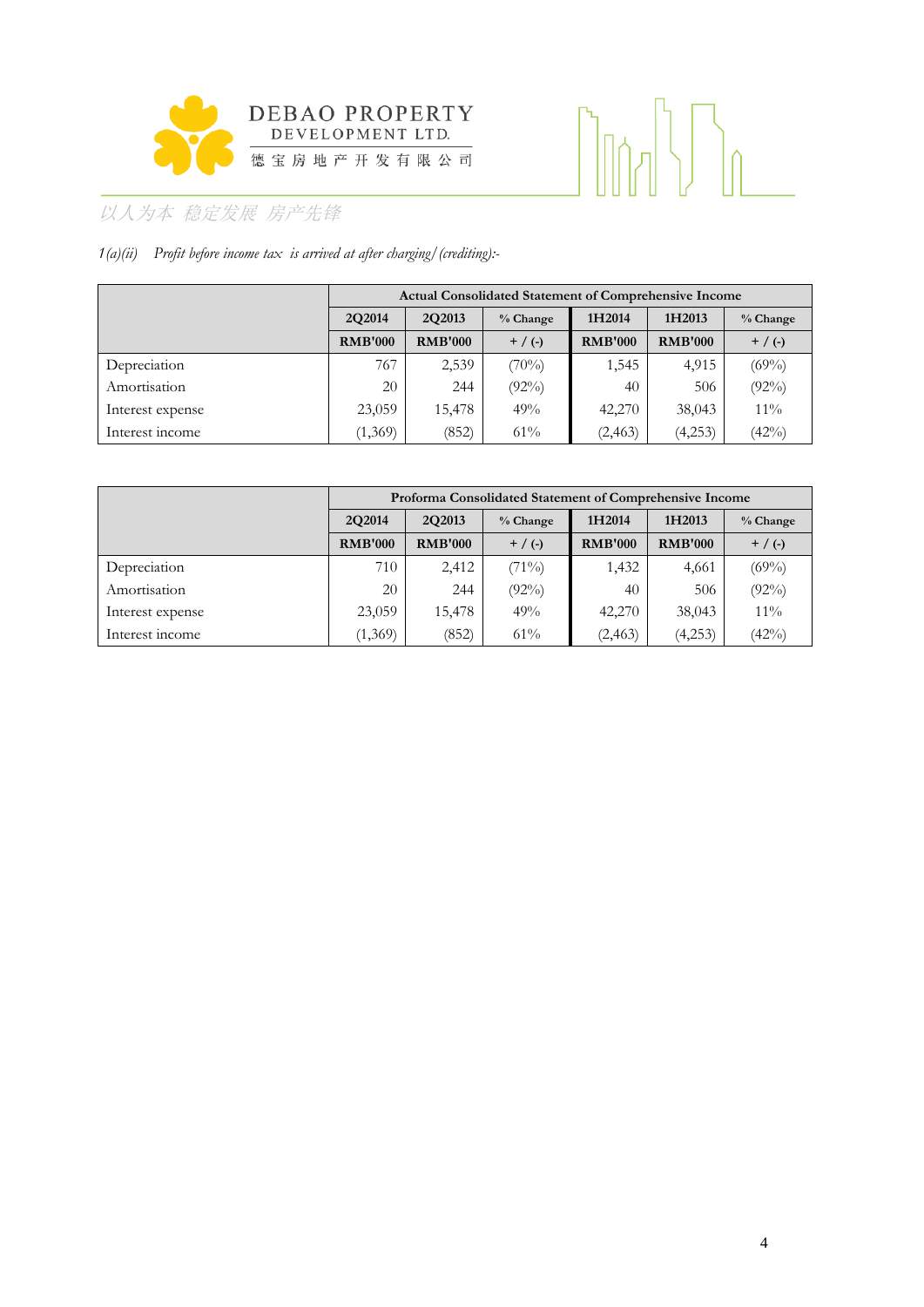



### *1(b)(i) A balance sheet (for the issuer and group) together with a comparative statement as at the end of the immediately preceding financial year.*

### **Statements of Financial Position**

|                                                      |                   | Group          |                |                | Company                            |                          |  |
|------------------------------------------------------|-------------------|----------------|----------------|----------------|------------------------------------|--------------------------|--|
|                                                      | <b>Actual CFS</b> |                | Proforma CFS   |                | <b>Actual CFS</b>                  |                          |  |
|                                                      | 30.6.2014         | 31.12.2013     | 30.6.2014      | 31.12.2013     | 30.6.2014                          | 31.12.2013               |  |
|                                                      | <b>RMB'000</b>    | <b>RMB'000</b> | <b>RMB'000</b> | <b>RMB'000</b> | <b>RMB'000</b>                     | <b>RMB'000</b>           |  |
| <b>ASSETS</b>                                        |                   |                |                |                |                                    |                          |  |
| <b>Current assets</b>                                |                   |                |                |                |                                    |                          |  |
| Cash and bank equivalents                            | 81,164            | 76,168         | 81,164         | 76,168         | 49                                 | 48                       |  |
| Restricted cash and cash equivalents                 | 176,295           | 268,155        | 176,295        | 268,155        |                                    |                          |  |
| Trade and other receivables                          | 178,193           | 179,723        | 178,193        | 179,723        |                                    |                          |  |
| Amount due from related parties                      | 2,681             | 5,698          | 2,681          | 5,698          |                                    |                          |  |
| Due from subsidiaries                                |                   |                |                |                | 690,202                            | 672,587                  |  |
| Amount due from customers for contract work          | 644               | 11,852         | 644            | 11,852         |                                    |                          |  |
| Inventories                                          | 264               | 249            | 264            | 249            |                                    |                          |  |
| Property held for sales                              | 365,515           | 391,354        | 354,681        | 380,279        |                                    |                          |  |
| Development properties                               | 1,761,689         | 1,611,940      | 1,492,772      | 1,342,128      |                                    |                          |  |
| Prepaid land use right<br>Dividends receivable       | 223               | 223            | 223            | 223            | 23,190                             | 22,458                   |  |
| Total current assets                                 | 2,566,668         | 2,545,362      | 2,286,917      | 2,264,475      | 713,441                            | 695,093                  |  |
|                                                      |                   |                |                |                |                                    |                          |  |
| <b>Non-current Assets</b>                            |                   |                |                |                |                                    |                          |  |
| Prepaid land use right                               | 4,991             | 5,031          | 4,991          | 5,031          |                                    |                          |  |
| Property, plant and equipment                        | 26,454            | 27,454         | 23,012         | 23,899         |                                    |                          |  |
| Investment properties                                | 974,276           | 957,032        | 974,276        | 957,032        |                                    |                          |  |
| Investment in a joint controlled operation           | 22,672            | 24,513         | 22,049         | 23,784         | $\overline{a}$                     |                          |  |
| Trade and other receivables                          | 10,000            | 10,000         | 10,000         | 10,000         |                                    |                          |  |
| Investment in subsidiaries                           |                   |                |                |                | 1,018                              | 1,018                    |  |
| Other investment                                     | 1,800             | 1,800          | 1,800          | 1,800          |                                    |                          |  |
| Deferred tax assets<br>Goodwill                      | 9,871<br>4,192    | 9,871<br>4,192 | 9,871<br>4,192 | 9,871<br>4,192 |                                    |                          |  |
| Total non-current assets                             | 1,054,256         | 1,039,893      | 1,050,191      | 1,035,609      | 1,018                              | 1,018                    |  |
| Total assets                                         | 3,620,924         | 3,585,255      | 3,337,108      | 3,300,084      | 714,459                            | 696,111                  |  |
|                                                      |                   |                |                |                |                                    |                          |  |
| LIABILITIES AND SHAREHOLDERS'                        |                   |                |                |                |                                    |                          |  |
| <b>EQUITY</b>                                        |                   |                |                |                |                                    |                          |  |
| <b>Current liabilities</b>                           |                   |                |                |                |                                    |                          |  |
| Bank and other loans                                 | 1,002,521         | 951,211        | 1,002,521      | 951,211        |                                    |                          |  |
| Trade and other payables                             | 527,778           | 430,227        | 527,778        | 430,227        | 7,985                              | 9,063                    |  |
| Long term payable-current portion                    | 12,442            | 12,442         | 12,442         | 12,442         |                                    |                          |  |
| Amount due to related parties<br>Due to subsidiaries | 94,588            | 97,201         | 94,588         | 97,201         |                                    | 34,854                   |  |
| Tax payables                                         | 71,665            | 72,114         | 71,665         | 72,114         | 36,064<br>$\overline{\phantom{a}}$ |                          |  |
| Total current liabilities                            | 1,708,994         | 1,563,195      | 1,708,994      | 1,563,195      | 44,049                             | 43,917                   |  |
|                                                      |                   |                |                |                |                                    |                          |  |
| Non-current liabilities                              |                   |                |                |                |                                    |                          |  |
| Bank and other loans                                 | 337,389           | 404,826        | 337,389        | 404,826        |                                    |                          |  |
| Trade and other payables                             | 20,663            | 20,663         | 20,663         | 20,663         |                                    |                          |  |
| Long term payable                                    | 159,590           | 159,590        | 159,590        | 159,590        |                                    |                          |  |
| Deferred tax liabilities                             | 169,737           | 172,460        | 100,237        | 102,603        | $\overline{\phantom{a}}$           | $\overline{\phantom{a}}$ |  |
| Total non-current liabilities                        | 687,379           | 757,539        | 617,879        | 687,682        | $\overline{a}$                     | $\overline{a}$           |  |
| Shareholders' equity                                 | 1,224,551         | 1,264,521      | 1,010,235      | 1,049,207      | 670,410                            | 652,194                  |  |
| Total liabilities and Shareholders' equity           | 3,620,924         | 3,585,255      | 3,337,108      | 3,300,084      | 714,459                            | 696,111                  |  |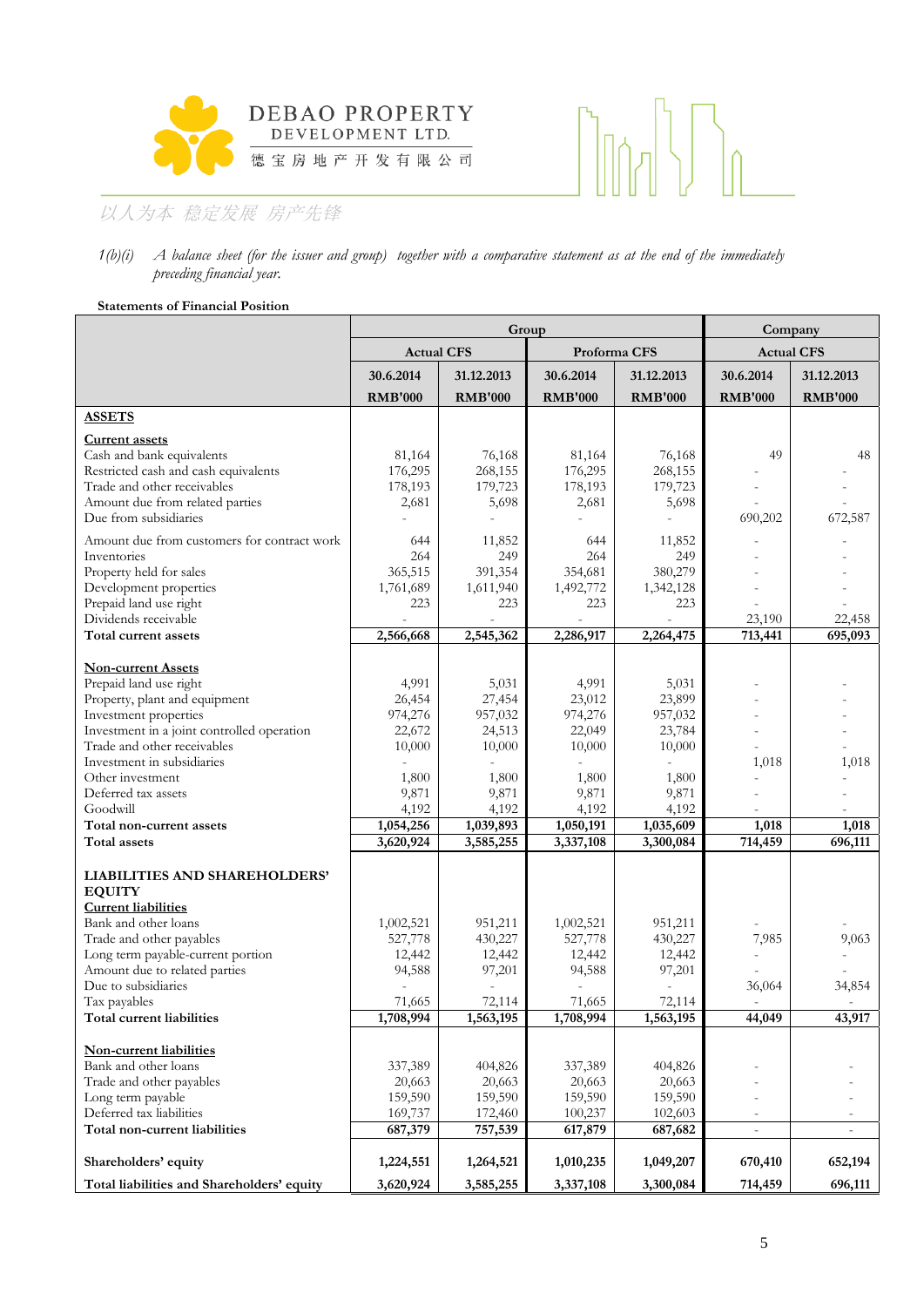



*1(b)(i) A balance sheet (for the issuer and group) together with a comparative statement as at the end of the immediately preceding financial year (continued).* 

### Explanatory Notes :

The main differences in the balance sheet between the Actual Consolidated Financial Statements and the unaudited Proforma Consolidated Financial Statements relate to (i) the recording of the attributed fair values of certain assets (such as investment properties, development properties and investments in jointly controlled operations as well as the associated tax effect on the fair value of these tangible assets) as at the respective dates of legal completion of the acquisitions of each PRC subsidiary as the book values of these assets in the Actual Consolidated Financial Statements, as compared with the unaudited Proforma Consolidated Financial Statements where the corresponding values of these assets were based on the historical purchase costs of the respective assets by the PRC subsidiaries; and (ii) the impact of the different comprehensive income statements between Actual Consolidated Financial Statements and the unaudited Proforma Consolidated Financial Statements as mentioned in the preceding section. Please refer to item 1(a)(i) Explanatory Notes for more details.

| 1(b)(ii) Aggregate amount of group's borrowings and debt securities |  |  |  |  |  |  |  |  |  |
|---------------------------------------------------------------------|--|--|--|--|--|--|--|--|--|
|---------------------------------------------------------------------|--|--|--|--|--|--|--|--|--|

|                                             | Group (Actual CFS) |                |
|---------------------------------------------|--------------------|----------------|
|                                             | 30.6.2014          | 31.12.2013     |
|                                             | <b>RMB'000</b>     | <b>RMB'000</b> |
| Amount repayable in one year on less, or on |                    |                |
| demand:-                                    |                    |                |
| Secured (a) $(b)$                           | 1,002,521          | 951,211        |
| Unsecured $(c)$                             |                    |                |
| Sub-total (1)                               | 1,002,521          | 951,211        |
|                                             |                    |                |
| Amount repayable after one year             |                    |                |
| Secured (a) (b)                             | 319,110            | 386,547        |
| Unsecured $(c)$                             | 18,279             | 18,279         |
| Sub-total (2)                               | 337,389            | 404,826        |
|                                             |                    |                |
| Total debt $(1)+(2)$                        | 1,339,910          | 1,356,037      |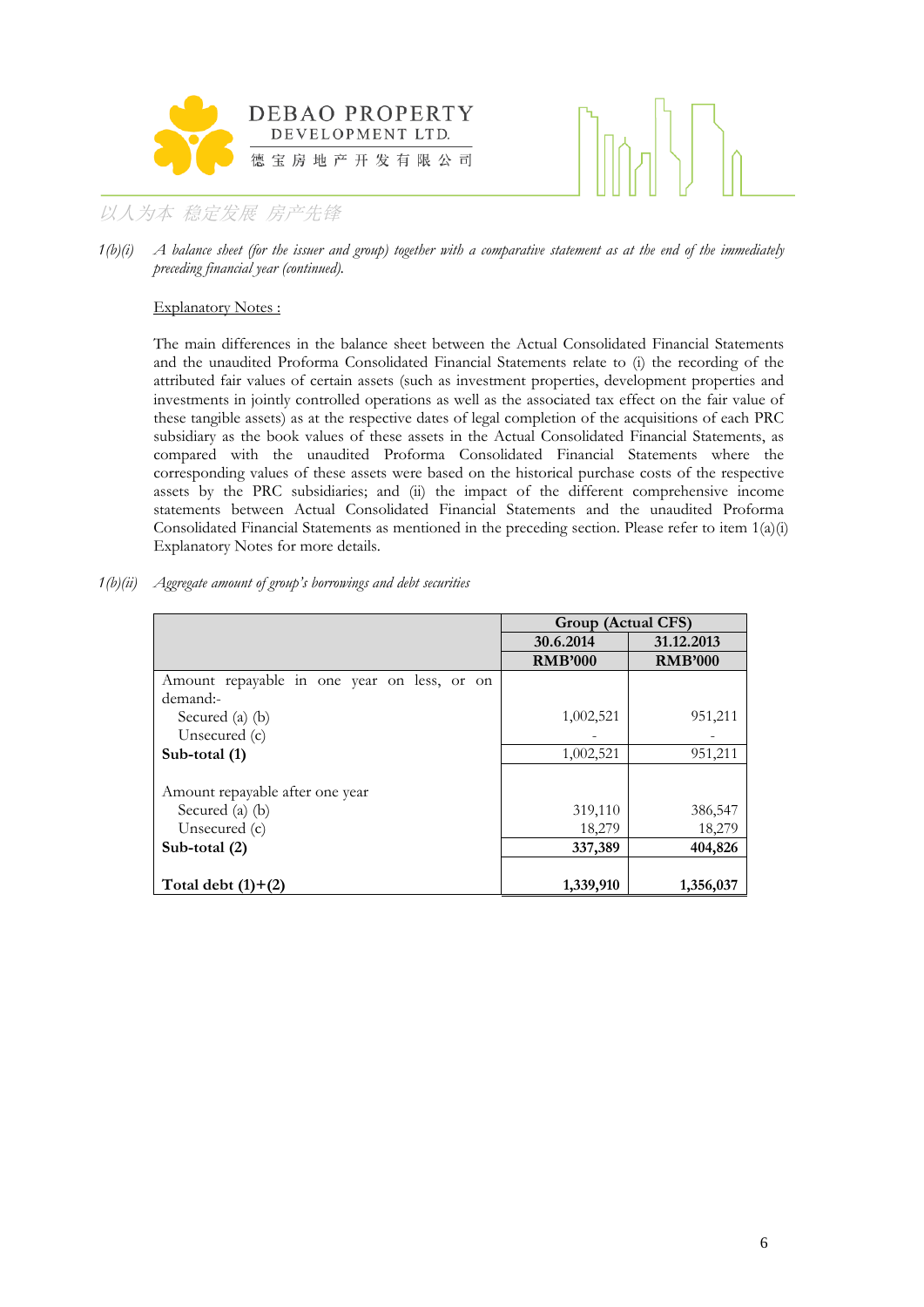

### *1(b)(ii) Aggregate amount of group's borrowings and debt securities (continued)*

### Explanatory Notes:

(a) Bank loans amounting to RMB42,145,000 (2013: RMB45,372,000) with an effective interest rate of 6.55% (2013: 6.55%) per annum are repayable from 2014 to 2019 and were secured by certain investment properties and land use rights as well as guaranteed by certain directors of the Group. The current portion of these loans amounted to RMB7,035,000 (2013: RMB6,825,000) and are repayable in twelve (12) months, while the non-current portion of these loans amounted to RMB35,110,000 (2013: RMB38,547,000).

Bank loan amounting to RMB45,000,000 (2013: RMB67,500,000) with an interest rate of 8.40% (2013: 6.16% to 7.20%) per annum, are repayable in 2015, secured by land use rights of the Group.

Bank loan amounting to RMB129,500,000 (2013: RMB125,000,000) with an interest rate of 6% (2013: 6%) per annum, are repayable in 2015, secured by certain land use rights and property of the Group and restricted cash and cash equivalents of RMB 80,000,000.

Bank loan amounting to RMB100,000,000 (2013: RMB100,000,000) with an interest rate of 7.50% (2013: 6.15% to 7.50%) per annum, are repayable in 2014 or repayable upon demand and were secured by certain land use rights of the Group.

Bank loan amounting to RMB Nil (2013: RMB16,000,000) with an interest rate of 7.80% (2013: 7.80%) per annum, has been repaid in 2014, and secured by certain properties of a contractor.

Bank loan amounting to RMB Nil (2013: RMB12,000,000) with an interest rate of 7.50% (2013: 7.50%) per annum, has been repaid in 2014, and secured by investment property of the Group.

Bank loan amounting to RMB75,000,000 (2013: RMB67,000,000) with an interest rate of 7.80% (2013: 5.60% to 7.80%) per annum, are repayable in 2014 and 2015, secured by land use rights of the Group and restricted cash and cash equivalents of RMB 20,600,000.

Bank loan amounting to RMB72,000,000 (2013: RMB106,900,000) with an interest rate of 6% to 6.30% (2013: 5.60% to 7.80%) per annum, are repayable in 2015, secured by land use rights of the Group.

Bank loan amounting to RMB Nil (2013: RMB12,000,000) with an interest rate of 7.20% (2013: 5.60% to 7.80%) per annum, has been repaid in 2014, secured by land use rights of the Group, as well as guaranteed by two directors of the Group.

Bank loan amounting to RMB50,000,000 (2013: RMB95,000,000) with an interest rate of 6.44% (2013: 6.30% to 7.87%) per annum, are repayable in 2014, secured by investment properties of the Group and restricted cash and cash equivalents of RMB 20,650,000.

Bank loan amounting to RMB27,000,000 (2013: RMB32,500,000) with an interest rate of 6% (2013: 6%)per annum, are repayable in 2015, secured by land use rights and property of the Group.

Bank loan amounting to RMB72,500,000 (2013: RMB92,500,000) with an interest rate of 6% to 6.15% (2013: 6% to 6.15%)per annum, are secured by land use rights of the Group and restricted cash and cash equivalents of RMB 50,000,000. The current portion of these loans amounted to RMB22,500,000 (2013: 42,500,000) and are repayable in twelve (12) months, while the non-current portion of these loans amounted to RMB50,000,000 (2013: 50,000,000).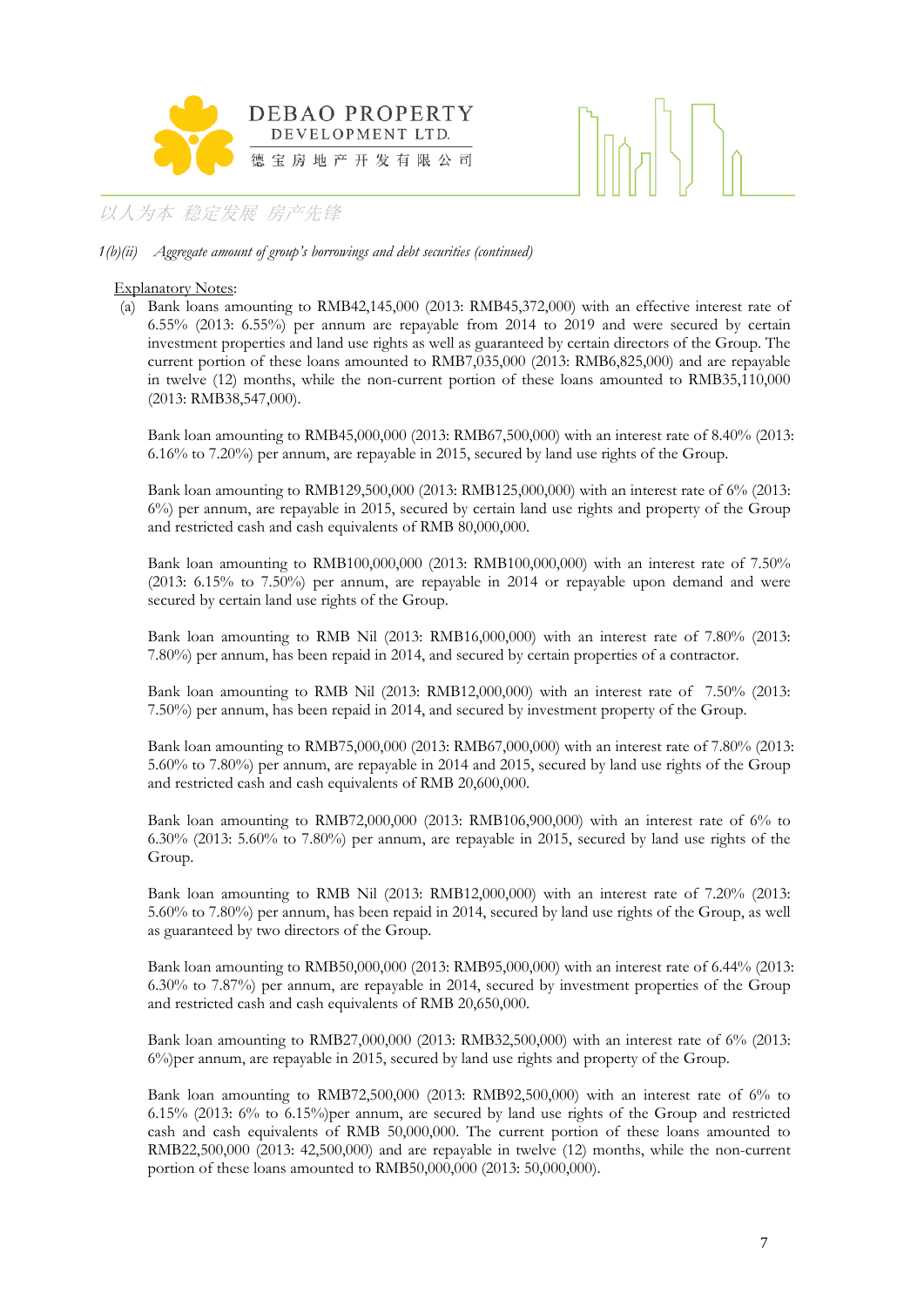



### *1(b)(ii) Aggregate amount of group's borrowings and debt securities (continued)*

Bank loan amounting to RMB90,000,00 (2013: RMB90,000,000) with an interest rate of 6.15% to 6.77% (2013: 6.15% to 6.77%) per annum, are repayable in 2015, secured by land use rights of the Group and restricted cash and cash equivalents of RMB 10,000,000.

Bank loan amounting to RMB60,000,00 (2013: RMB60,000,000) with an interest rate of 8.79% (2013: 8.79%) per annum, are secured by land use rights of the Group. The current portion of these loans amounted to RMB Nil (2013: RMB6,000,000) and are repayable in twelve (12) months, while the non-current portion of these loans amounted to RMB60,000,000(2013: RMB54,000,000).

Bank loan amounting to RMB50,000,00 (2013: RMB20,019,000) with an interest rate of 7% (2013: 7%) per annum, are repayable in 2014, secured by land use rights and investment property of the Group, as well as guaranteed by one director of the Group.

Bank loans raised in 1Q2014 amounting to RMB85,000,000 bears an interest rate of 7% per annum, are repayable in 2015, secured by land use rights of the Group, as well as guaranteed by one director of the Group.

New bank loans raised in 2Q2014 with an aggregate amount of RMB25,000,000 bears an interest rate of 8.40% per annum, are repayable in 2015, secured by investment property of the Group.

Loans raised together with a contractor for a total of RMB212,425,000 (2013: RMB191,694,000) with an interest rates ranging from prime rate to 140% on prime rate, repayable within one (1) to ten (10) years, secured by certain land use rights and an investment property of the Group as well as guaranteed by a director of the Group. RMB150,486,000 (2013: RMB135,967,000) has been advanced to the Group and approximately RMB44,977,000 (2013: RMB44,977,000)has been used to pay interest. The loans are repayable on demand.

(b) Other loans amounting to RMB140,000,000 (2013: RMB140,000,000) with an effective interest rate of approximately 17.38% (2013: 17.38%) per annum, repayable from December 2014 to 2015 and secured by certain land use rights of the Group. The current portion of these loans amounted to RMB140,000,000 (2013: 70,000,000) are repayable in twelve (12) months, while the non-current portion of these loans amounted to RMB Nil (2013: RMB70,000,000).

Another loan amounting to RMB108,000,000 (2013: RMB120,000,000) with an effective interest rate of approximately 15.80% (2013: 15.80%)per annum, repayable from August 2014 to 2015, secured by land use rights of the Group and guaranteed by a director of the Group. The current portion of these loans amounted to RMB24,000,000 (2013: RMB36,000,000) are repayable in twelve (12) months, while the non-current portion of these loans amounted to RMB84,000,000 (2013: RMB84,000,000).

(c) Another loan amounting to RMB18,279,000 (2013: RMB18,279,000) with an effective interest rate of 18% (2013: 18%) per annum, are repayable in 2015 and unsecured.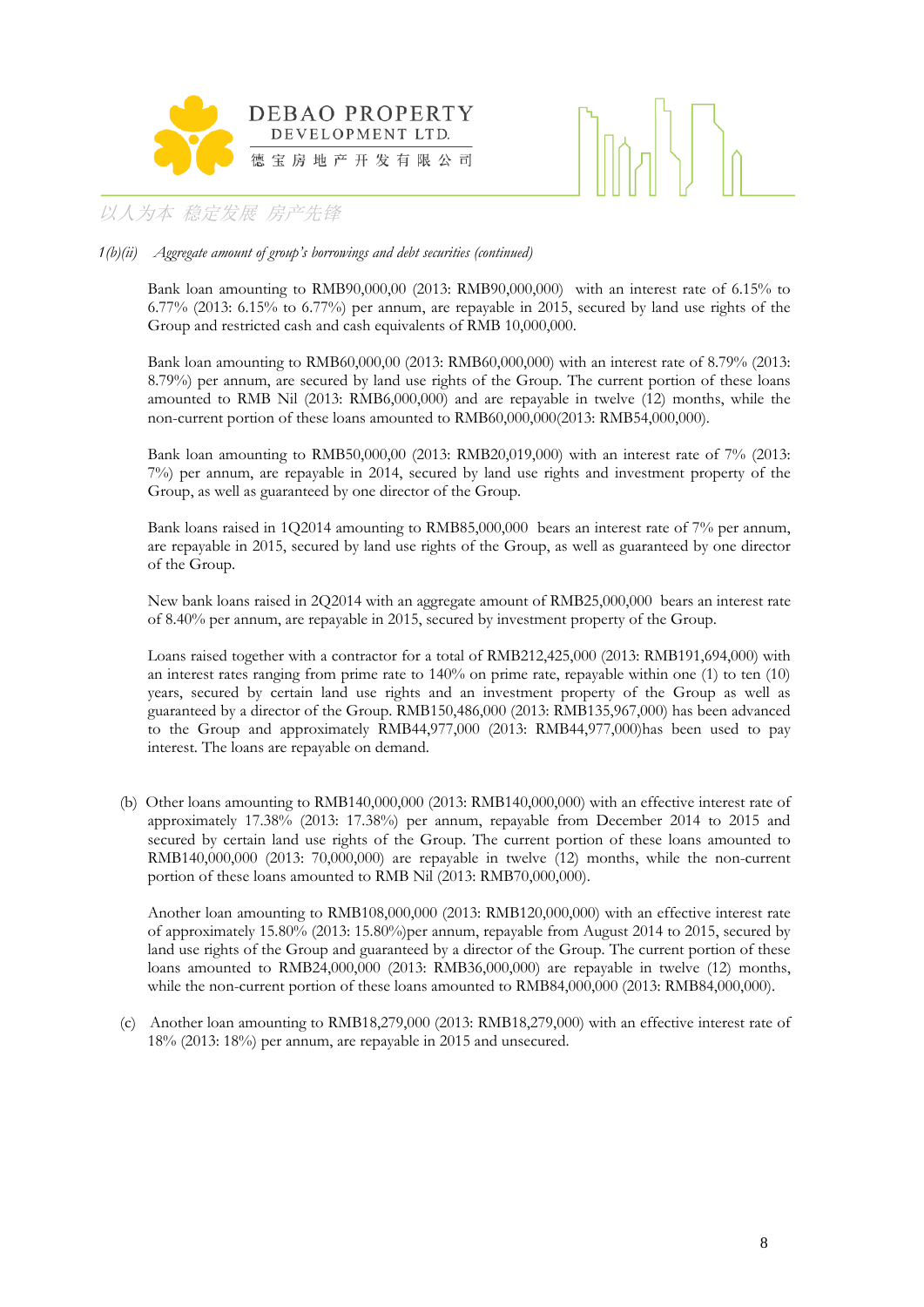

# 

# 以人为本 稳定发展 房产先锋

| 1(c) |                                       |  |  |  |  | A cashflow statement (for the group), together with a comparative statement for the corresponding period for the |  |  |
|------|---------------------------------------|--|--|--|--|------------------------------------------------------------------------------------------------------------------|--|--|
|      | immediately preceding financial year. |  |  |  |  |                                                                                                                  |  |  |

|                                                           |                |                | <b>Actual CFS</b> |                |
|-----------------------------------------------------------|----------------|----------------|-------------------|----------------|
|                                                           | 2Q2014         | 2Q2013         | 1H2014            | 1H2013         |
|                                                           | <b>RMB'000</b> | <b>RMB'000</b> | <b>RMB'000</b>    | <b>RMB'000</b> |
| Cash flows from operating activities                      |                |                |                   |                |
| Loss before tax                                           | (35,089)       | (16,500)       | (38, 797)         | (21,078)       |
| Adjustments for:                                          |                |                |                   |                |
| Depreciation and amortisation                             | 787            | 2,783          | 1,585             | 5,421          |
| Interest expense                                          | 23,059         | 15,478         | 42,270            | 38,043         |
| Interest income                                           | (1,369)        | (852)          | (2, 463)          | (4,253)        |
| Share of a joint controlled operation profit              | (1,010)        | (7, 140)       | (3,659)           | (14, 032)      |
| Operating (loss) profit before working capital changes    | (13, 622)      | (6, 231)       | (1,064)           | 4,101          |
| Trade and other receivables                               | 4,534          | (705)          | 1,498             | (12,020)       |
| Development properties                                    | (95, 938)      | (26, 260)      | (133, 753)        | (31, 912)      |
| Property held for sales                                   | 5,248          | 3,338          | 25,839            | 26,872         |
| Amount due from customers for contract work               |                | (406)          | 11,208            | 6,320          |
| Inventories                                               | (8)            | (2)            | (15)              | (239)          |
| Trade and other payables                                  | 90,111         | 60,297         | 96,545            | 52,292         |
| Amounts due to related parties                            | 2,156          | 548            | (2,613)           | 548            |
| Net cash (used in) from operations                        | (7, 519)       | 30,579         | (2,355)           | 45,962         |
| Interest paid                                             | (31, 478)      | (18, 461)      | (54, 507)         | (39,740)       |
| Interest received                                         | 1,369          | 625            | 2,463             | 4,026          |
| Income taxes paid                                         | (1,571)        | (1,885)        | (6,959)           | (4,527)        |
| Net cash (used in) from operating activities              | (39, 199)      | 10,858         | (61, 358)         | 5,721          |
|                                                           |                |                |                   |                |
| Cash flows from investing activities                      |                |                |                   |                |
| Repayment from jointly controlled operation               | 5,500          | 22,000         | 5,500             | 38,500         |
| Purchases of properties, plant and equipment              | (372)          |                | (544)             |                |
| Addition in investment property                           | (12, 340)      | (281)          | (17, 244)         | (501)          |
| Interest received                                         |                | 227            |                   | 227            |
| Net cash (used in) from investing activities              | (7, 212)       | 21,946         | (12, 288)         | 38,226         |
| Cash flows from financing activities                      |                |                |                   |                |
| Amounts due from related parties                          | (346)          | 518            | 3,017             | 185            |
| Fixed deposit                                             | 4,094          | (72, 198)      | 91,860            | 27,042         |
| Proceeds from bank and other loans                        | 44,019         | 196,000        | 167,000           | 303,500        |
| Repayment of bank and other loans                         | (19, 412)      | (129, 391)     | (183, 127)        | (345, 471)     |
| Net cash from (used in) financing activities              | 28,355         | (5,071)        | 78,750            | (14, 744)      |
|                                                           |                |                |                   |                |
| Net (decrease) increase in cash and cash equivalents      | (18,056)       | 27,733         | 5,104             | 29,203         |
| Cash and cash equivalents at the beginning of the periods | 99,096         | 121,010        | 76,168            | 119,817        |
| Effects of exchange rate changes on the balance of        |                |                |                   |                |
| cash held in foreign currency                             | 124            | (277)          | (108)             | (554)          |
| Cash and cash equivalents at the end of the periods       | 81,164         | 148,466        | 81,164            | 148,466        |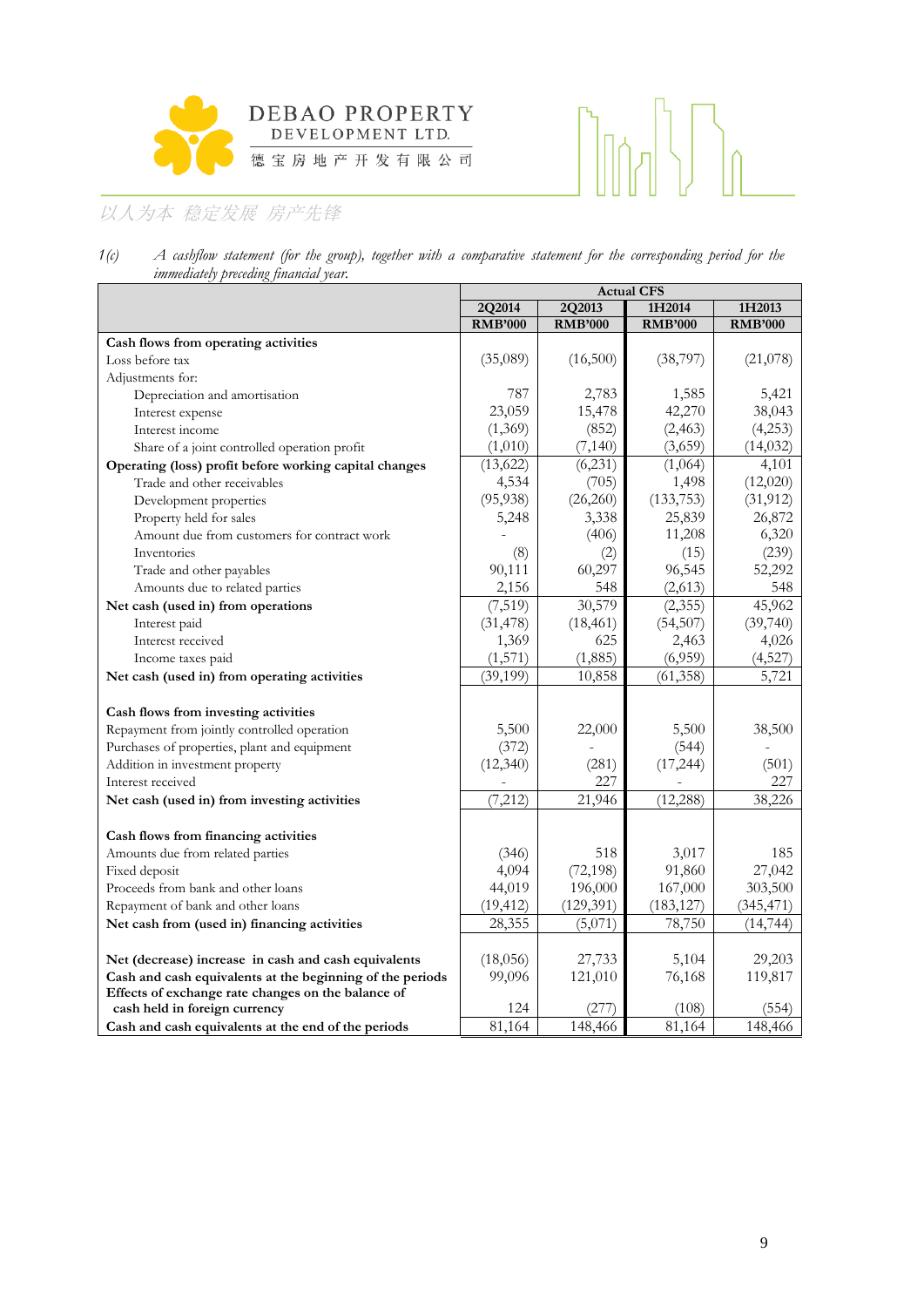



*1(c) A cashflow statement (for the group), together with a comparative statement for the corresponding period for the immediately preceding financial year (continued).*

|                                                                                     |                |                | Proforma CFS   |                |  |  |  |  |
|-------------------------------------------------------------------------------------|----------------|----------------|----------------|----------------|--|--|--|--|
|                                                                                     | 2Q2014         | 2Q2013         | 1H2014         | 1H2013         |  |  |  |  |
|                                                                                     | <b>RMB'000</b> | <b>RMB'000</b> | <b>RMB'000</b> | <b>RMB'000</b> |  |  |  |  |
| Cash flows from operating activities                                                |                |                |                |                |  |  |  |  |
| Loss before tax                                                                     | (34,879)       | (15,902)       | (37, 442)      | (18, 899)      |  |  |  |  |
| Adjustments for:                                                                    |                |                |                |                |  |  |  |  |
| Depreciation and amortisation                                                       | 730            | 2,656          | 1,472          | 5,167          |  |  |  |  |
| Interest expense                                                                    | 23,059         | 15,478         | 42,270         | 38,043         |  |  |  |  |
| Interest income                                                                     | (1,369)        | (852)          | (2, 463)       | (4,253)        |  |  |  |  |
| Share of a joint controlled operation profit                                        | (1,042)        | (7, 388)       | (3,765)        | (14,508)       |  |  |  |  |
| Operating (loss) profit before working capital changes                              | (13,501)       | (6,008)        | 72             | 5,550          |  |  |  |  |
| Trade and other receivables                                                         | 4,534          | (705)          | 1,498          | (12,020)       |  |  |  |  |
| Development properties                                                              | (96,056)       | (48,094)       | (134, 648)     | (32, 724)      |  |  |  |  |
| Property held for sales                                                             | 5,245          | 24,949         | 25,598         | 26,235         |  |  |  |  |
| Amount due from customers for contract work                                         |                | (406)          | 11,208         | 6,320          |  |  |  |  |
| Inventories                                                                         | (8)            | (2)            | (15)           | (239)          |  |  |  |  |
| Trade and other payables                                                            | 90,111         | 60,297         | 96,545         | 52,292         |  |  |  |  |
| Amounts due to related parties                                                      | 2,156          | 548            | (2,613)        | 548            |  |  |  |  |
| Net cash (used in) from operations                                                  | (7, 519)       | 30,579         | (2,355)        | 45,962         |  |  |  |  |
| Interest paid                                                                       | (31, 478)      | (18, 461)      | (54, 507)      | (39,740)       |  |  |  |  |
| Interest received                                                                   | 1,369          | 625            | 2,463          | 4,026          |  |  |  |  |
| Income taxes paid                                                                   | (1, 571)       | (1,885)        | (6,959)        | (4,527)        |  |  |  |  |
| Net cash (used in) from operating activities                                        | (39, 199)      | 10,858         | (61,358)       | 5,721          |  |  |  |  |
| Cash flows from investing activities                                                |                |                |                |                |  |  |  |  |
| Repayment from jointly controlled operation                                         | 5,500          | 22,000         | 5,500          | 38,500         |  |  |  |  |
| Purchases of properties, plant and equipment                                        | (372)          |                | (544)          |                |  |  |  |  |
| Addition in investment property                                                     | (12, 340)      | (281)          | (17, 244)      | (501)          |  |  |  |  |
| Interest received                                                                   |                | 227            |                | 227            |  |  |  |  |
| Net cash (used in) from investing activities                                        | (7, 212)       | 21,946         | (12, 288)      | 38,226         |  |  |  |  |
|                                                                                     |                |                |                |                |  |  |  |  |
| Cash flows from financing activities                                                |                |                |                |                |  |  |  |  |
| Amounts due from related parties                                                    | (346)          | 518            | 3,017          | 185            |  |  |  |  |
| Fixed deposit                                                                       | 4,094          | (72, 198)      | 91,860         | 27,042         |  |  |  |  |
| Proceeds from bank and other loans                                                  | 44,019         | 196,000        | 167,000        | 303,500        |  |  |  |  |
| Repayment of bank and other loans                                                   | (19, 412)      | (129, 391)     | (183, 127)     | (345, 471)     |  |  |  |  |
| Net cash from (used in) financing activities                                        | 28,355         | (5,071)        | 78,750         | (14, 744)      |  |  |  |  |
| Net (decrease) increase in cash and cash equivalents                                | (18,056)       | 27,733         | 5,104          | 29,203         |  |  |  |  |
| Cash and cash equivalents at the beginning of the periods                           | 99,096         | 121,010        | 76,168         | 119,817        |  |  |  |  |
| Effects of exchange rate changes on the balance of<br>cash held in foreign currency | 124            | (277)          | (108)          | (554)          |  |  |  |  |
| Cash and cash equivalents at the end of the periods                                 | 81,164         | 148,466        | 81,164         | 148,466        |  |  |  |  |

### Explanatory Notes:

Notwithstanding the fair value adjustments to the cost of property development sales of our existing development properties during our Restructuring Exercise, such fair value adjustments does not affect the operating cash flows from existing development properties.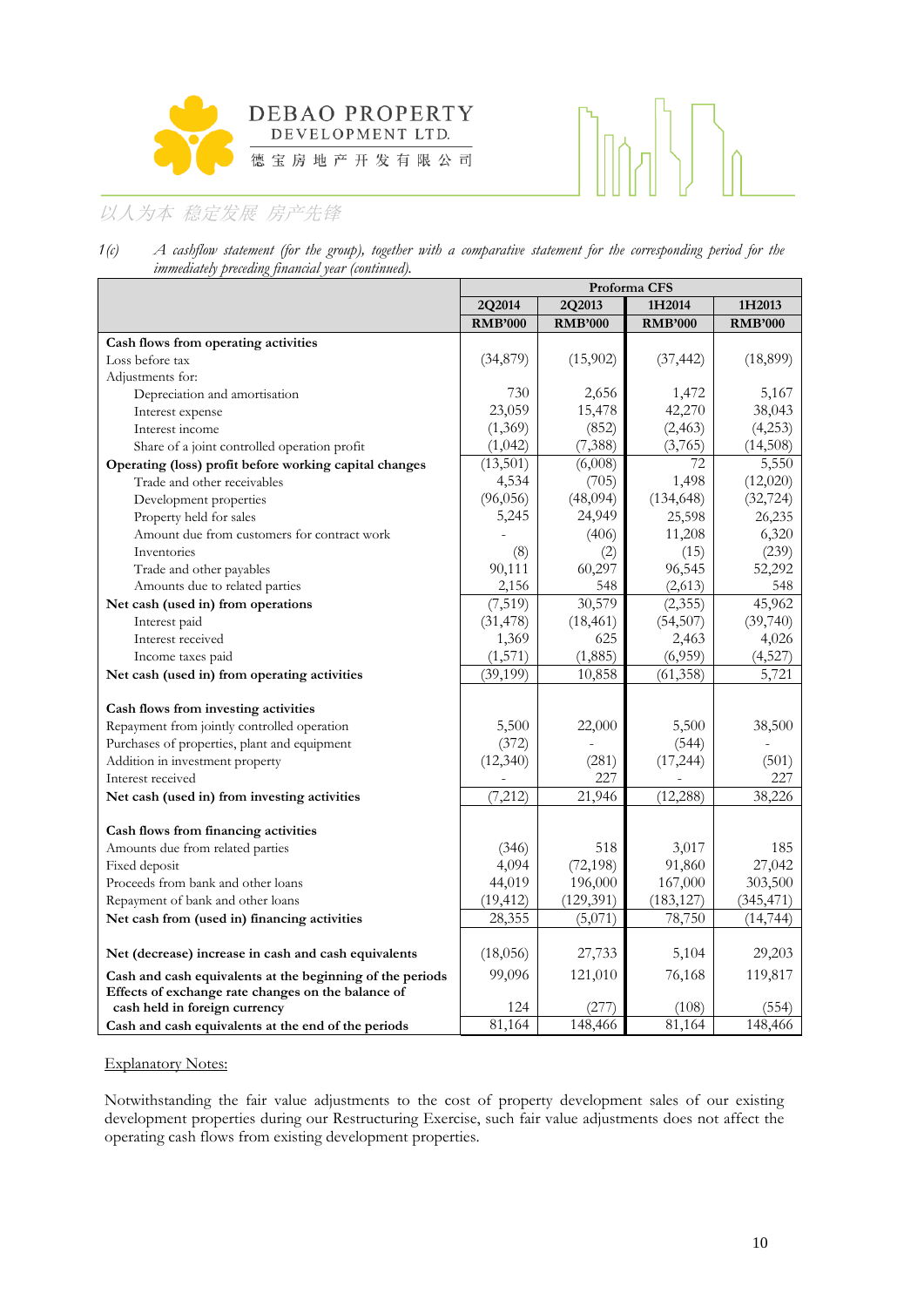



*1(d)(i) A statement (for the issuer and group) showing either (i) all changes in equity or (ii) changes in equity other than those arising from capitalisation issues and distributions to shareholders, together with a comparative statement for the corresponding period of the immediately preceding financial year.* 

|                                                                       |                                            |                                        |                                          |                                               | Group - Actual CFS                   |                                          |                                                |                                                    |                         |
|-----------------------------------------------------------------------|--------------------------------------------|----------------------------------------|------------------------------------------|-----------------------------------------------|--------------------------------------|------------------------------------------|------------------------------------------------|----------------------------------------------------|-------------------------|
|                                                                       |                                            |                                        |                                          |                                               |                                      |                                          | Attributable<br>to equity                      |                                                    |                         |
|                                                                       | <b>Issued</b><br>Capital<br><b>RMB'000</b> | Retained<br>Earnings<br><b>RMB'000</b> | Translation<br>Reserve<br><b>RMB'000</b> | <b>Statutory</b><br>Reserve<br><b>RMB'000</b> | Capital<br>Reserve<br><b>RMB'000</b> | Revaluation<br>Reserve<br><b>RMB'000</b> | holders of<br>the<br>Company<br><b>RMB'000</b> | Non-<br>Controlling<br>Interests<br><b>RMB'000</b> | Total<br><b>RMB'000</b> |
| Balance as at 1 January 2013                                          | 909,831                                    | 197,361                                | 2,901                                    | 23,887                                        | 396                                  |                                          | 1,134,376                                      | 4,055                                              | 1,138,431               |
| Total comprehensive loss for the<br>period                            | $\overline{\phantom{a}}$                   | (13, 404)                              | (232)                                    | $\overline{\phantom{a}}$                      |                                      |                                          | (13,636)                                       | (123)                                              | (13,759)                |
| Balance as at 31 March 2013                                           | 909,831                                    | 183,957                                | 2,669                                    | 23,887                                        | 396                                  |                                          | 1,120,740                                      | 3,932                                              | 1,124,672               |
| Total comprehensive loss for the<br>period                            | -                                          | (16, 407)                              | (323)                                    |                                               |                                      |                                          | (16,730)                                       | (343)                                              | (17,073)                |
| Balance as at 30 June 2013                                            | 909,831                                    | 167,550                                | 2,346                                    | 23,887                                        | 396                                  |                                          | 1,104,010                                      | 3,589                                              | 1,107,599               |
| Balance as at 1 January 2014<br>Total comprehensive (loss) profit for | 909,831<br>$\overline{a}$                  | 285,279<br>(5,812)                     | 1,821<br>1,752                           | 23,887<br>$\overline{\phantom{a}}$            | 396                                  | 17,788                                   | 1,239,002<br>(4,060)                           | 25,519<br>(3,996)                                  | 1,264,521<br>(8,056)    |
| the period<br>Balance as at 31 March 2014                             | 909,831                                    | 279,467                                | 3,573                                    | 23,887                                        | 396                                  | 17,788                                   | 1,234,942                                      | 21,523                                             | 1,256,465               |
| Total comprehensive (loss) profit for<br>the period                   |                                            | (30,792)                               | 862                                      |                                               | $\overline{\phantom{a}}$             |                                          | (29,930)                                       | (1,984)                                            | (31, 914)               |
| Balance as at 30 June 2014                                            | 909,831                                    | 248,675                                | 4,435                                    | 23,887                                        | 396                                  | 17,788                                   | 1,205,012                                      | 19,539                                             | 1,224,551               |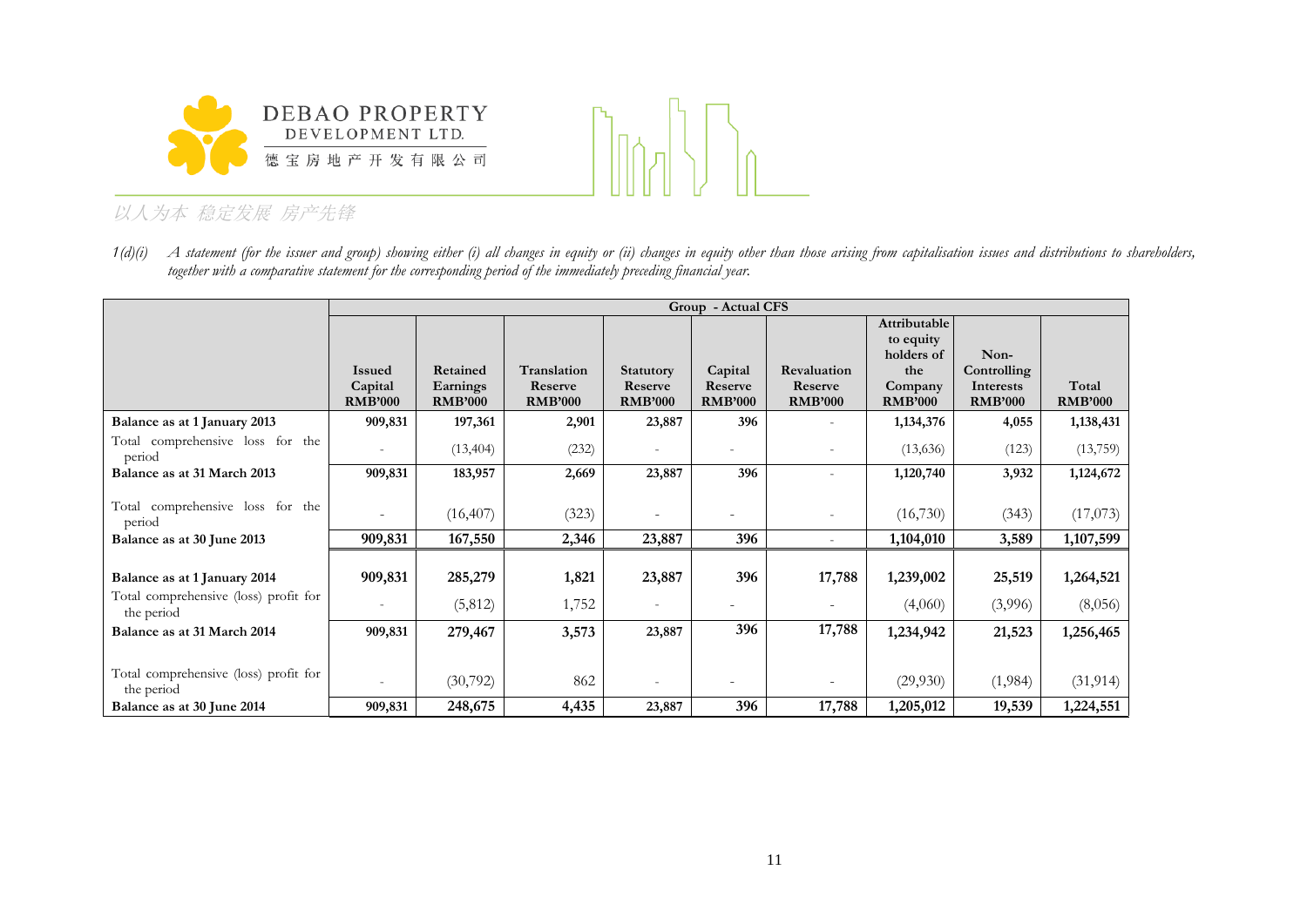



*1(d)(i) A statement (for the issuer and group) showing either (i) all changes in equity or (ii) changes in equity other than those arising from capitalisation issues and distributions to shareholders, together with a comparative statement for the corresponding period of the immediately preceding financial year (continued).* 

|                                                     |                           |                            |                           |                          |                             | Group - Proforma CFS     |                          |                |                          |                |
|-----------------------------------------------------|---------------------------|----------------------------|---------------------------|--------------------------|-----------------------------|--------------------------|--------------------------|----------------|--------------------------|----------------|
|                                                     |                           |                            |                           |                          |                             |                          |                          | Attributable   |                          |                |
|                                                     |                           |                            |                           |                          |                             |                          |                          | to equity      |                          |                |
|                                                     |                           |                            |                           | Proforma                 |                             |                          |                          | holders of the | Non-                     |                |
|                                                     | <b>Issued</b>             | Retained                   | Translation               | Reserve                  | <b>Statutory</b><br>Reserve | Capital<br>Reserve       | Revaluation<br>Reserve   | Company        | Controlling<br>Interests | Total          |
|                                                     | Capital<br><b>RMB'000</b> | Earnings<br><b>RMB'000</b> | Reserve<br><b>RMB'000</b> | <b>RMB'000</b>           | <b>RMB'000</b>              | <b>RMB'000</b>           | <b>RMB'000</b>           | <b>RMB'000</b> | <b>RMB'000</b>           | <b>RMB'000</b> |
| Balance as at 1 January 2013                        | 909,831                   | 113,386                    | 2,901                     | (148, 414)               | 31,442                      | 396                      |                          | 909,542        | 4,055                    | 913,597        |
| Total comprehensive loss for the<br>period          | $\overline{\phantom{a}}$  | (12, 162)                  | (232)                     |                          | $\overline{\phantom{a}}$    | $\overline{\phantom{a}}$ | $\overline{\phantom{a}}$ | (12, 394)      | (123)                    | (12, 517)      |
| Balance as at 31 March 2013                         | 909,831                   | 101,224                    | 2,669                     | (148, 414)               | 31,442                      | 396                      |                          | 897,148        | 3,932                    | 901,080        |
|                                                     |                           |                            |                           |                          |                             |                          |                          |                |                          |                |
| Total comprehensive loss for the<br>period          | $\sim$                    | (15,895)                   | (323)                     | $\overline{\phantom{a}}$ | $\overline{\phantom{a}}$    | $\overline{\phantom{a}}$ |                          | (16,218)       | (343)                    | (16, 561)      |
| Balance as at 30 June 2013                          | 909,831                   | 85,329                     | 2,346                     | (148, 414)               | 31,442                      | 396                      |                          | 880,930        | 3,589                    | 884,519        |
|                                                     |                           |                            |                           |                          |                             |                          |                          |                |                          |                |
| Balance as at 1 January 2014                        | 909,831                   | 206,905                    | 1,821                     | (148, 414)               | 31,442                      | 396                      | 21,707                   | 1,023,688      | 25,519                   | 1,049,207      |
|                                                     |                           |                            |                           |                          |                             |                          |                          |                |                          |                |
| Total comprehensive (loss) profit for               | $\overline{\phantom{a}}$  | (4,935)                    | 1,752                     |                          | $\overline{\phantom{a}}$    |                          |                          | (3,183)        | (3,996)                  | (7,179)        |
| the period                                          |                           |                            |                           |                          |                             |                          |                          |                |                          |                |
| Balance as at 31 March 2014                         | 909,831                   | 201,970                    | 3,573                     | (148, 414)               | 31,442                      | 396                      | 21,707                   | 1,020,505      | 21,523                   | 1,042,028      |
|                                                     |                           |                            |                           |                          |                             |                          |                          |                |                          |                |
| Total comprehensive (loss) profit for<br>the period |                           | (30,671)                   | 862                       | ٠                        |                             |                          |                          | (29, 809)      | (1,984)                  | (31,793)       |
| Balance as at 30 June 2014                          | 909,831                   | 171,299                    | 4,435                     | (148, 414)               | 31,442                      | 396                      | 21,707                   | 990,696        | 19,539                   | 1,010,235      |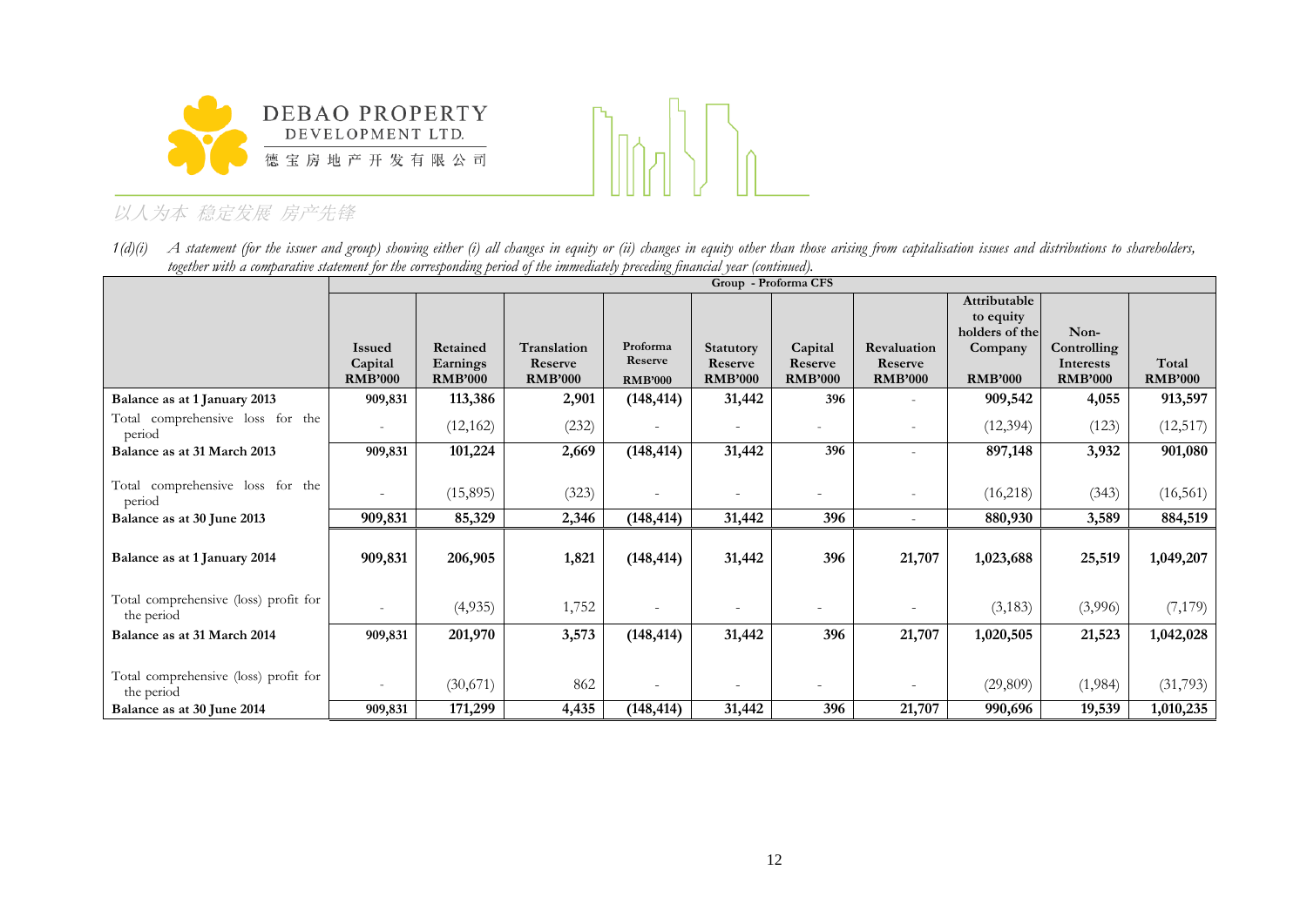



*1(d)(i) A statement (for the issuer and group) showing either (i) all changes in equity or (ii) changes in equity other than those arising from capitalisation issues and distributions to shareholders, together with a comparative statement for the corresponding period of the immediately preceding financial year (continued).* 

|                                                                                                          |                                 | Company                                     |                                              |                                |
|----------------------------------------------------------------------------------------------------------|---------------------------------|---------------------------------------------|----------------------------------------------|--------------------------------|
|                                                                                                          | Share capital<br><b>RMB'000</b> | <b>Accumulated losses</b><br><b>RMB'000</b> | <b>Translation reserve</b><br><b>RMB'000</b> | Total<br><b>RMB'000</b>        |
| Balance as at 1 January 2013                                                                             | 909,831                         | (292, 962)                                  | 28,609                                       | 645,478                        |
| Total comprehensive loss for the<br>period                                                               |                                 | (598)                                       | (12, 558)                                    | (13, 156)                      |
| Balance as at 31 March 2013                                                                              | 909,831                         | (293, 560)                                  | 16,051                                       | 632,322                        |
| Total comprehensive loss for the<br>period<br>Balance as at 30 June 2013<br>Balance as at 1 January 2014 | 909,831<br>909,831              | (1, 149)<br>(294, 709)<br>(245, 208)        | (17,760)<br>(1,709)<br>(12, 429)             | (18,909)<br>613,413<br>652,194 |
| Total comprehensive (loss) profit<br>for the period                                                      |                                 | (1, 419)                                    | 21,186                                       | 19,767                         |
| Balance as at 31 March 2014                                                                              | 909,831                         | (246,627)                                   | 8,757                                        | 671,961                        |
| Total comprehensive (loss) profit<br>for the period                                                      |                                 | (1,560)                                     | 9                                            | (1, 551)                       |
| Balance as at 30 June 2014                                                                               | 909,831                         | (248, 187)                                  | 8,766                                        | 670,410                        |

*1(d)(ii) Details of any changes in the company's share capital arising from rights issue, bonus issue, share buy-backs, exercise of share options or warrants, conversion of other issues of equity securities, issue of shares for cash or as consideration*  for acquisition or for any other purpose since the end of the previous period reported on. State also the number of *shares that may be issued on conversion of all the outstanding convertibles as at the end of the current financial period reported on and as at the end of the corresponding period of the immediately preceding financial year.* 

Nil.

*1(d)(iii) To show the total number of issued shares excluding treasury shares as at the end of the current financial period and as at the end of the immediately preceding year.*

There are no treasury shares as at 31 December 2013 and 30 June 2014 respectively.

Number of ordinary shares and share capital of the Company as at the balance sheet dates:

|                       | 30.6.2014     |         | 31.12.2013    |         |  |
|-----------------------|---------------|---------|---------------|---------|--|
|                       | No of shares  | S\$'000 | No of shares  | S\$'000 |  |
| Issued and fully paid | 1,125,000,000 | 187.147 | 1,125,000,000 | 187,147 |  |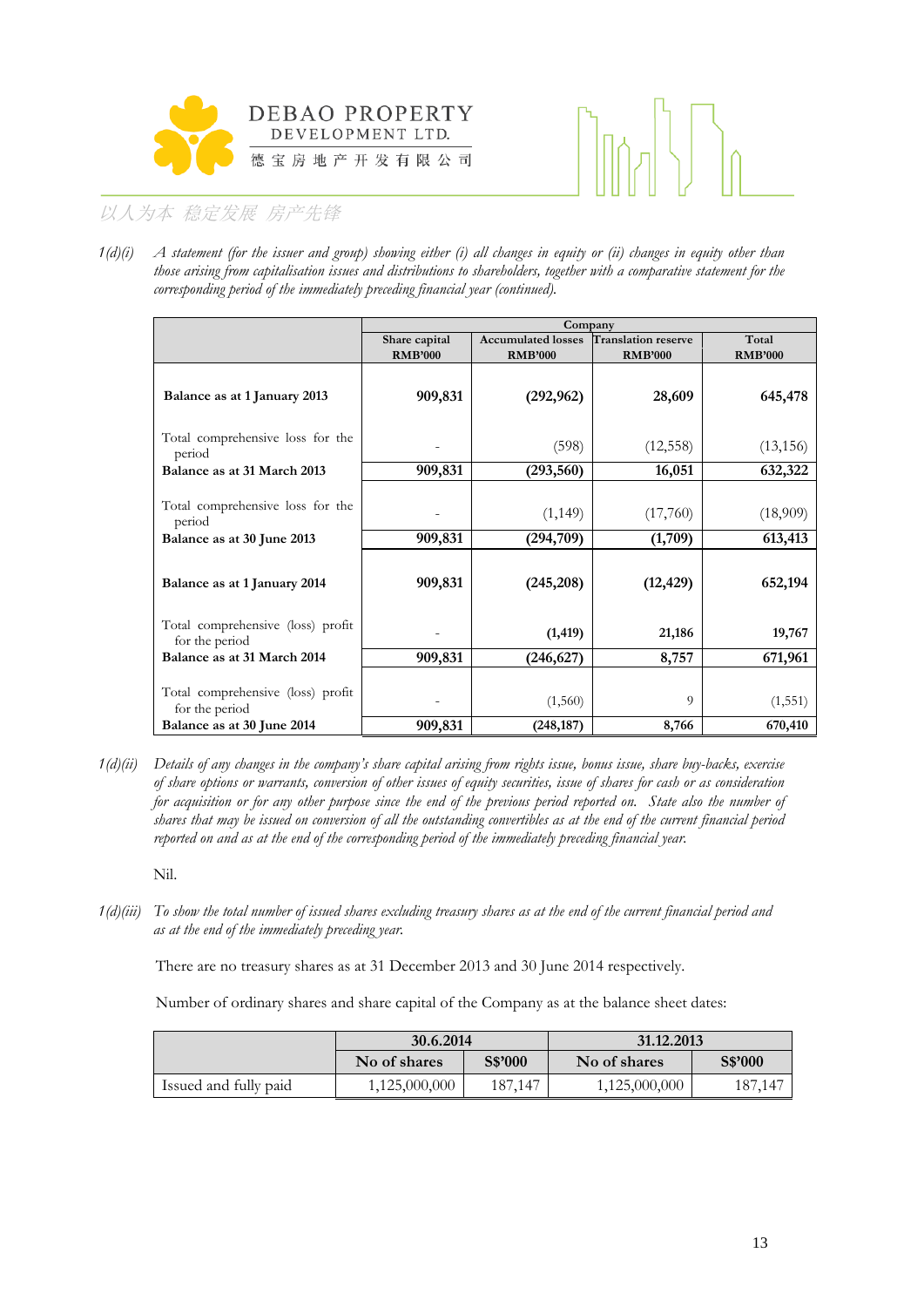



*1(d)(iv) A statement showing all sales, transfers, disposal, cancellation and/or use of treasury shares as at the end of the current financial period reported on*.

Nil.

*2. Whether the figures have been audited or reviewed and in accordance with which auditing standard or practice.* 

The figures have neither been audited nor reviewed by the Company's auditors.

*3. Where the figures have been audited or reviewed, the auditors' report (including any qualifications or emphasis of a matter).* 

Not applicable.

*4. Whether the same accounting policies and methods of computation as in the issuer's most recently audited annual financial statements have been applied (continued).* 

The Group has applied the same accounting policies and methods of computation in its unaudited financial statements for 2Q2014 and 1H2014 as those of the audited financial statements for the year ended 31 December 2013, as well as all the applicable Financial Reporting Standards ("FRS") which became effective for financial years beginning on or after 1 January 2014. The adoption of all new and revised FRSs has no material effect on the 2Q2014 and 1H2014 unaudited financial statements.

*5. If there are any changes in the accounting policies and methods of computation, including any required by an accounting standard, what has changed, as well as the reasons for, and the effect of, the change.* 

Nil.

*6. Earnings per ordinary share (EPS) of the group for the current financial period reported on and the corresponding period of the immediately preceding financial year, after deducting any provision for preference dividends.* 

| <b>RMB</b> fens       | <b>Actual CFS</b>                    |      |        |      |  |
|-----------------------|--------------------------------------|------|--------|------|--|
|                       | 2Q2014<br>2O2013<br>1H2014<br>1H2013 |      |        |      |  |
| <b>Loss Per Share</b> |                                      |      |        |      |  |
| Basic (a)             | (2.74)                               | 1.46 | (3.25) | 2.65 |  |

| <b>RMB</b> fens       | Proforma CFS |                     |        |                |  |
|-----------------------|--------------|---------------------|--------|----------------|--|
|                       | 2Q2014       | 2O <sub>2</sub> 013 | 1H2014 | 1H2013         |  |
| <b>Loss Per Share</b> |              |                     |        |                |  |
| Basic (a)             | (2.73)       | (1.41)              | (3.16) | $2.49^{\circ}$ |  |

(a) Loss per share has been computed based on the ordinary shares capital of 1,125,000,000 shares ie: number of ordinary shares issued and paid-up, please refer to item 1(d)(iii).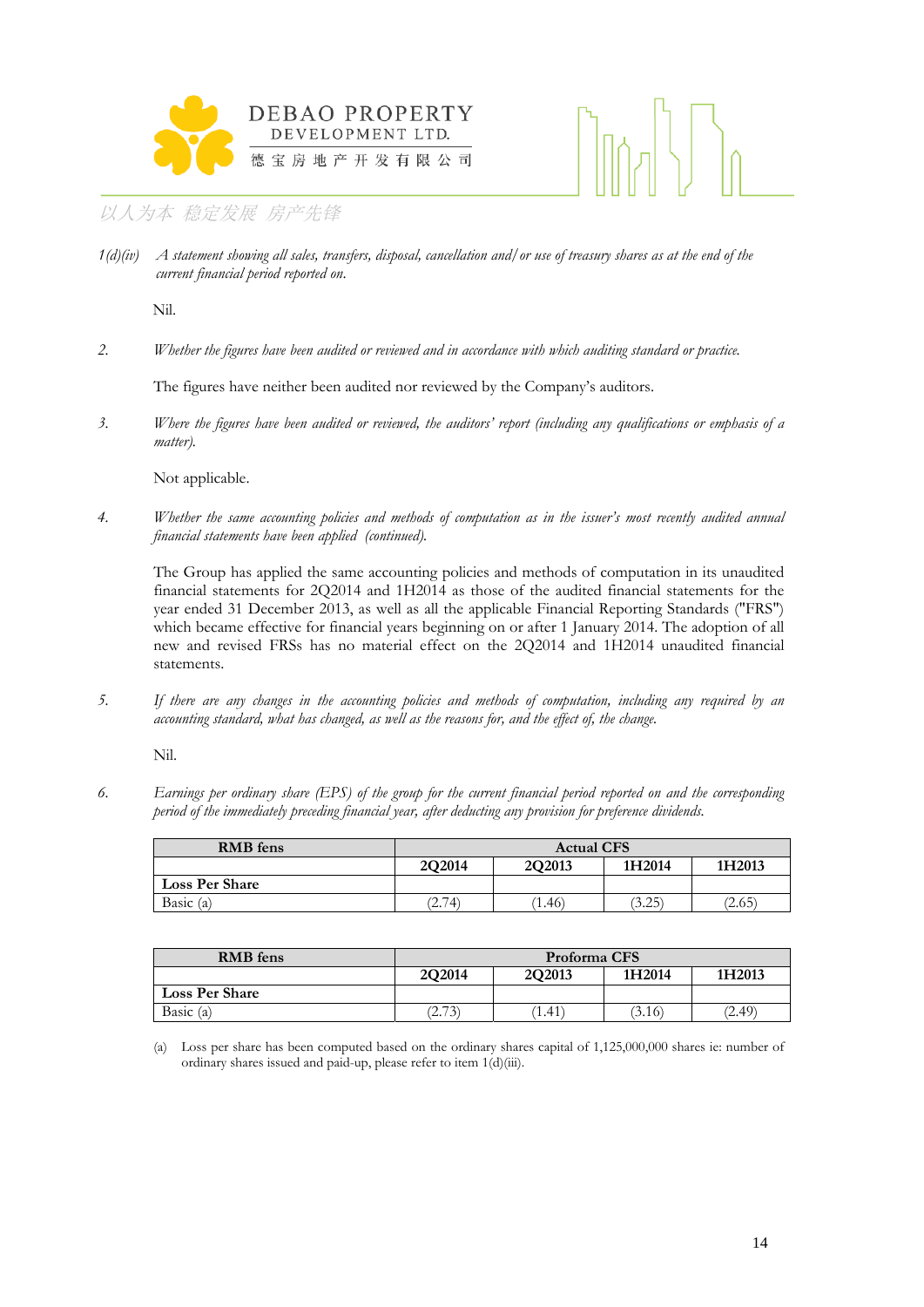



*7. Net asset value (for the issuer and group) per ordinary share based on issued share capital of the issuer at the end of the (a) current period reported on and (b) immediately preceding financial year.* 

|                         |                   | Group      |           |              |                   | Company    |  |
|-------------------------|-------------------|------------|-----------|--------------|-------------------|------------|--|
| <b>RMB</b> fens         | <b>Actual CFS</b> |            |           | Proforma CFS | <b>Actual CFS</b> |            |  |
|                         | 30.6.2014         | 31.12.2013 | 30.6.2014 | 31.12.2013   | 30.6.2014         | 31.12.2013 |  |
| Net<br>asset value per  |                   |            |           |              |                   |            |  |
| ordinary share based on |                   |            |           |              |                   |            |  |
| issued share capital at | 108.85            | 112.40     | 89.80     | 93.26        | 59.59             | 57.97      |  |
| end of financial year*  |                   |            |           |              |                   |            |  |

\* Net asset value per share has been computed based on the ordinary share capital of 1,125,000,000 ie: number of ordinary shares issued and paid-up, refer to item 1(d)(iii)).

- *8. A review of performance of the group, to the extent necessary for a reasonable understanding of the group's business. It must include a discussion of the following:* 
	- *(a) any significant factor that affected the turnover, costs and earnings of the group for the current financial period reported on, including (where applicable) seasonal or cyclical factors; and*
	- *(b) any material factors that affected the cash flow, working capital, assets or liabilities of the group during the current financial period reported on.*

### **Key differences in the comprehensive income statement and balance sheet items of our Actual Consolidated Financial statements and our Proforma Consolidated Financial statements for 2Q2014 and 1H2014**

|                                                 |                | 30.6.2014         |                |  |
|-------------------------------------------------|----------------|-------------------|----------------|--|
|                                                 | Actual*        | Proforma<br>$***$ | ***            |  |
|                                                 | <b>RMB'000</b> | <b>RMB'000</b>    | <b>RMB'000</b> |  |
| <b>Balance sheet items</b>                      |                |                   |                |  |
| Property held for sales                         | 365,515        | 354,681           | 10,834         |  |
| Development properties                          | 1,761,689      | 1,492,772         | 268,917        |  |
| Property, plant and equipment                   | 26,454         | 23,012            | 3,442          |  |
| Investment in a jointly controlled<br>operation | 22,672         | 22,049            | 623            |  |
| Deferred tax liabilities                        | 169,737        | 100,237           | 69,500         |  |
| Shareholders' equity                            | 1,224,551      | 1,010,235         | 214,316        |  |

|                           | 2Q2014         |                | <b>Difference</b> | 1H2014         |                | <b>Difference</b> |
|---------------------------|----------------|----------------|-------------------|----------------|----------------|-------------------|
|                           | Actual*        | Proforma**     | ***               | Actual*        | Proforma**     | ***               |
|                           | <b>RMB'000</b> | <b>RMB'000</b> | <b>RMB'000</b>    | <b>RMB'000</b> | <b>RMB'000</b> | <b>RMB'000</b>    |
| Comprehensive income      |                |                |                   |                |                |                   |
| statements items          |                |                |                   |                |                |                   |
| Cost of sales             | (7,269)        | (7, 148)       | (121)             | (29, 551)      | (28, 415)      | (1, 136)          |
| Administrative expenses   | (11,319)       | (11,262)       | (57)              | (24, 573)      | (24, 460)      | (113)             |
| Share of joint controlled |                |                |                   |                |                |                   |
| operation                 | 1,010          | 1,042          | (32)              | 3,659          | 3,765          | (106)             |
| Income tax expense        | 2,313          | 2,224          | 89                | (3,787)        | (4, 144)       | 357               |
| Loss for the period       | (32,776)       | (32, 655)      | (121)             | (42, 584)      | (41, 586)      | (998)             |

\* Based on the unaudited Actual Consolidated Financial Statements.

\*\* Based on the unaudited Proforma Consolidated Financial Statements.

\*\*\* Refer to Explanatory Notes  $1(a)(i)$  and  $1(b)(i)$ .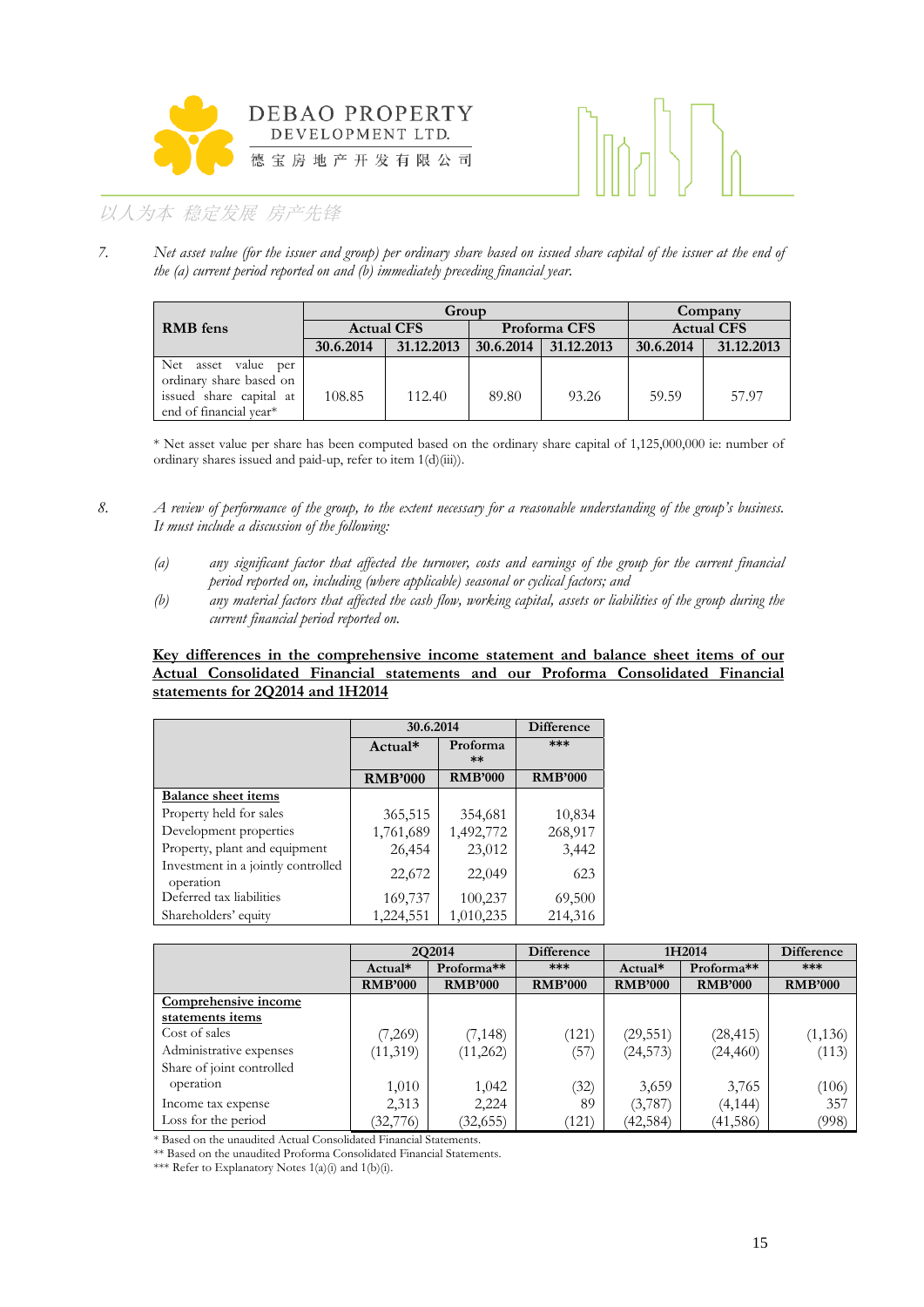



*8. A review of performance of the group, to the extent necessary for a reasonable understanding of the group's business. It must include a discussion of the following (continued):* 

### **Review based on unaudited Actual Consolidated Financial Statements**

### **Income statement**

### **Revenue**

Our Group's revenue increased by RMB12.3 million, or 22%, from RMB54.8 million in 1H2013 to RMB67.1 million in 1H2014. Most of the revenue was contributed from property development sales. The revenue from our property development sales increased by RMB10.2 million, from RMB40.4 million in 1H2013 to RMB50.6 million in 1H2014. The increase in revenue from the property development sales was mainly due to a higher average selling price ("ASP") per square metre ("sqm") achieved and a higher gross floor area("GFA") recognised in 1H2014 over the previous corresponding period. The GFA sold and recognised in 1H2013 and 1H2014 was 3,100 sqm and 3,200 sqm respectively, while the ASP per sqm had increased from approximately RMB14,000 per sqm in 1H2013 to approximately RMB15,600 per sqm in 1H2014. The higher ASP per sqm and GFA in 1H2014 was achieved by sales contribution from Phase 1 and Phase 1(ii) (consisting of bungalows, semi-detached and triple-linked villas) of Shanshui Longpan (山水龙盘), a high-end villa and residential township project by the Group.

The increase in revenue was also contributed by an increase in revenue contribution from property management service income and property rental income of RMB1.4 million, due to the increase in property management fees from Phases 1 to 4 of Jiangnan Minju, one of residence communities that we provided property management service, as well as the increase in rental contribution from our investment properties. The property management fees were charged on a monthly basis at a fixed rate per sqm multiplied by the gross floor of the property, and the fixed rate of Phases 1 to 4 of Jiangnan Minju increased since April 2013.

In addition, there was an increase in revenue contribution from construction contracts of RMB0.7 million, which was mainly due to the increase in revenue from construction contracts work done for Jin Long Garden, our jointly controlled construction operations, as the construction contracts were finally settled in February 2014 and the final amount of construction contracts was higher than the budget.

For 2Q2014, the Group's revenue increased by RMB5.4 million, or 61%, from RMB8.9 million in 2Q2013 to RMB14.3 million in 2Q2014. This was mainly attributed to an increase in revenue contribution from property development sales and property rental income, and which was partially offset by a decrease in revenue from property management service income and revenue contribution from construction contracts.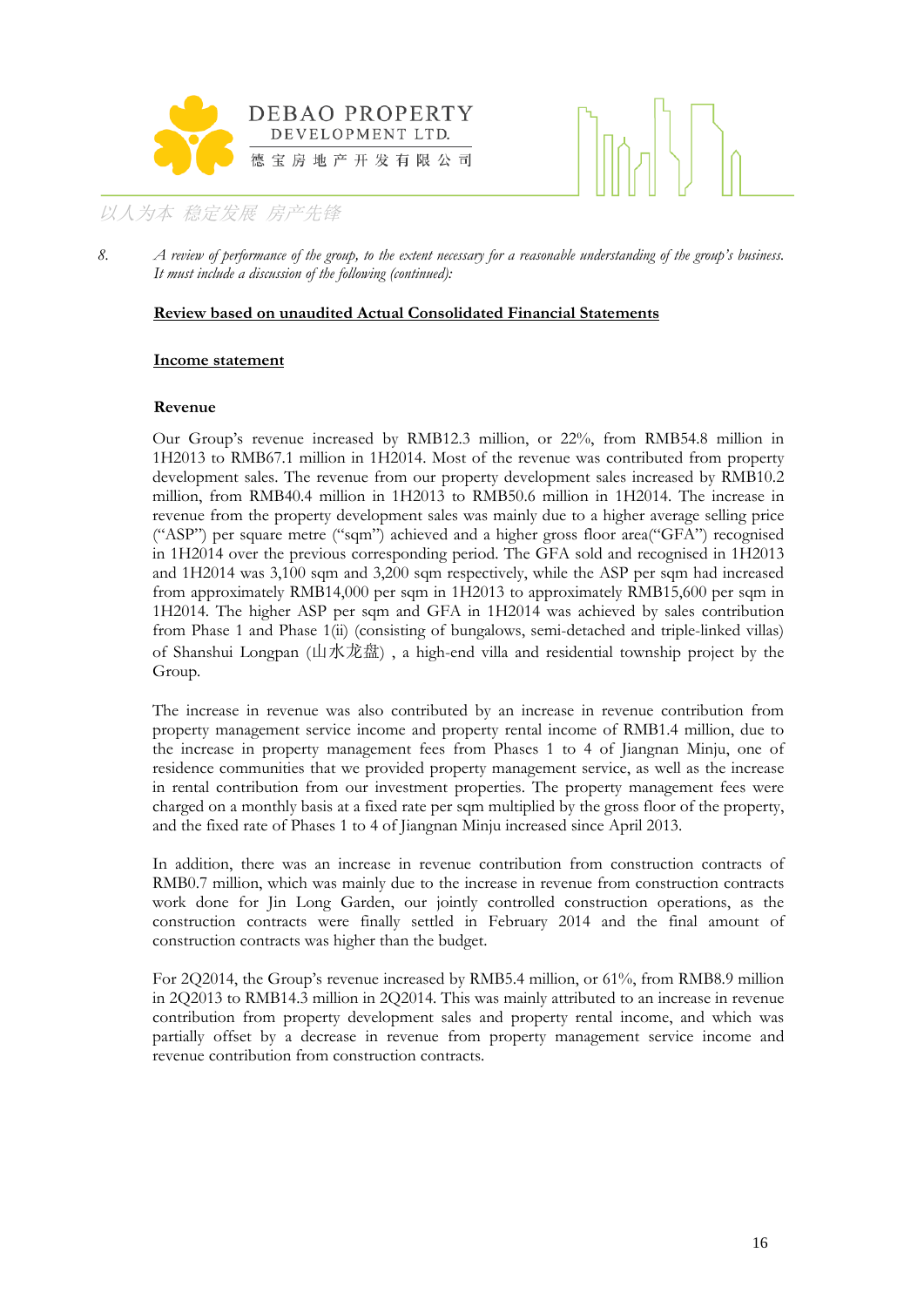



### **Cost of Sales and Gross Profit**

Our cost of sales increased by RMB0.3 million, or 1%, from RMB29.2 million in 1H2013 to RMB29.5 million in 1H2014. This was mainly attributed to an increase in cost of property development sales and property management service income by RMB1.4 million and offset by a decrease in cost of property rental and construction contracts by RMB1.1 million, which were fairly in line with the increase of GFA sold and recognised and the increase of revenue from property rental.

Included in the 1H2014 cost of property development sales of our Unaudited Actual Consolidated Financial Statements, was a fair value adjustment which increased the cost of property development sales by RMB1.1 million. The fair value of adjustment to the cost of property development sales was mainly due to the application of SFRS 103 for the acquisition of the PRC subsidiaries by our Group where, *inter alia*, the development properties and property held for sale held by the respective PRC subsidiaries would need to be recorded at fair value at the respective dates of acquisition, which is higher than the historical costs. Accordingly, this resulted in a corresponding fair value adjustment to cost of property development sales when the Group recorded sales for their sold properties during 1H2014.

The quantum of the total fair value adjustments to our cost of property development sales over time would be limited to the aggregate of the excess of the attributed fair values of these properties over the corresponding historical book values at time of acquisition of approximately RMB488.7 million (excluding the offset against estimated deferred tax liability adjustment of approximately RMB122.2 million). As the cumulative fair value adjustments to our cost of property development sales amounted to RMB215.3 million as at end of 1H2014, the aggregate of remaining fair value adjustments to our future cost of property development sales in the Actual Consolidated Financial Statements will only be up to RMB273.4 million **(excluding the offset against a deferred tax liability adjustment of approximately RMB68.4 million, which will result in net future fair value adjustments of approximately RMB205.0 million only).**

In terms of gross profit margin, our overall gross profit margin increased from 47% in 1H2013 to 56% in 1H2014, as a result of an increase in gross profit margin from property development sales due to a higher ASP per sqm derived from Phase 1 and 1 (ii) villas of Shanshui Longpan (山水龙盘), the ASP per sqm was approximately RMB 15,600 per sqm and RMB 14,000 per sqm for 1H2014 and 1H2013 respectively.

Cost of sales increased by RMB4.2 million or 134% from RMB3.1 million 2Q2013 to RMB7.3 million 2Q2014. This was mainly due to increase in cost of property development sales caused by the increase of GFA sold and recognised.

The overall gross profit margin decreased from 65% in 2Q2013 to 49% in 2Q2014, which was mainly due to decrease in gross profit contributions from the property development sales as one villa recognised in 2Q2014 sold at a lower ASP owing to its location was in the middle of the triple-linked villas.

*<sup>8.</sup> A review of performance of the group, to the extent necessary for a reasonable understanding of the group's business. It must include a discussion of the following (continued):*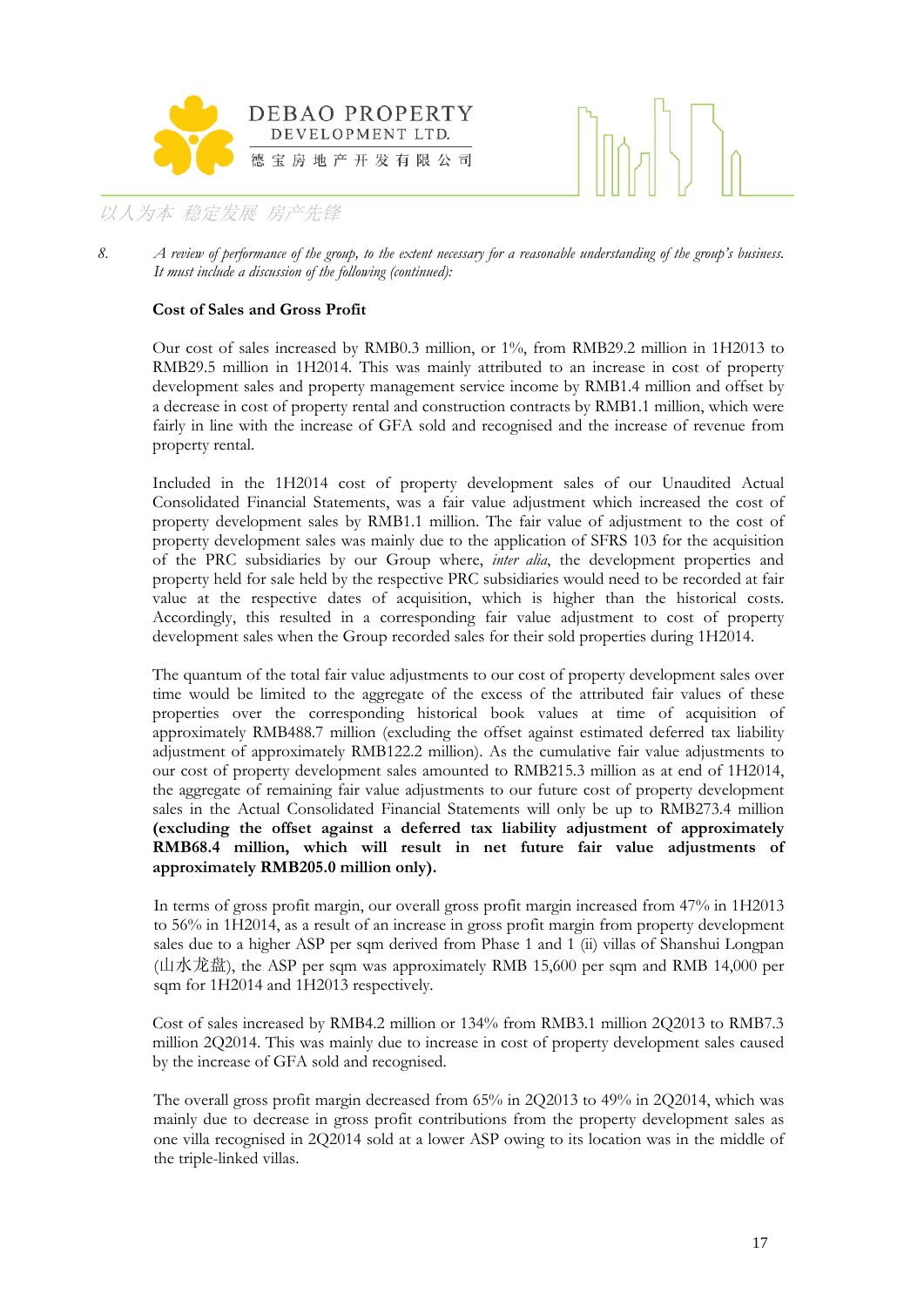



*8. A review of performance of the group, to the extent necessary for a reasonable understanding of the group's business. It must include a discussion of the following (continued):* 

There were no significant movements in the cost of sales for property rental and property management services as compared with the corresponding period of 2Q2013.

With the exclusion of the non-cash fair value adjustment on the cost of property development sales due to the application of SFRS 103 (the **"SFRS 103 Adjustment"**), the Proforma Consolidated Financial Statements gross profit margins attained are at 49% in 1H2013 and 58% in 1H2014 respectively, as well as 68% in 2Q2013 and 50% in 2Q2014. The variance was fairly in line with the Actual Consolidated Financial Statements gross profit margin variances, taking into consideration the said non-cash fair value adjustment on the cost of property development sales.

### **Other Income**

Other operating income, which mainly included interest income and other income, comprised mainly of miscellaneous surcharge income from property management services.

Other income decreased by RMB1.9 million or 43% in 1H2014 as compared with the prior period, which was mainly caused by a decrease of RMB1.8 million of interest income from restricted cash and cash equivalents.

### **Selling and Distribution Expenses**

Selling expenses primarily comprise staff cost, advertising and promotion expenses, sales commissions, model room expenses and maintenance costs.

The selling and distribution expenses increased by RMB11.1 million or 240% in 1H2014 and RMB6.7 million or 221% in 2Q2014 as compared with the respective periods of last year. The higher selling and distribution expenses in 1H2014 and 2Q2014 were were due mainly to the expenses incurred for the marketing efforts for the Phase 3 of Shanshui Longpan (a property development project located at No. 87 North Area, Foshan Household Appliances Industry Base of the National Torch Program, Baini Town, Sanshui District, Foshan City) and commercial units of Sihui City Mall (a property development project located at Sihui Avenue, Dongcheng, Sihui City).

### **Administrative Expenses**

 Administrative expenses comprise of various expenses such as salaries and staff-related expenses of general administrative staff, utilities, depreciation charges for building and office equipment, telecommunication expenses, entertainment expenses, professional fees, travelling expenses and other general office overheads expenses.

 Our administrative expenses increased by RMB2.0 million (approximately 9%), from RMB22.5 million in 1H2013 to RMB24.5 million in 1H2014, which was mainly attributable to an increase of staff salaries and staff related expenses to meet staffing needs arising from our projects of Sihui City Mall and Tianjin Boulevard.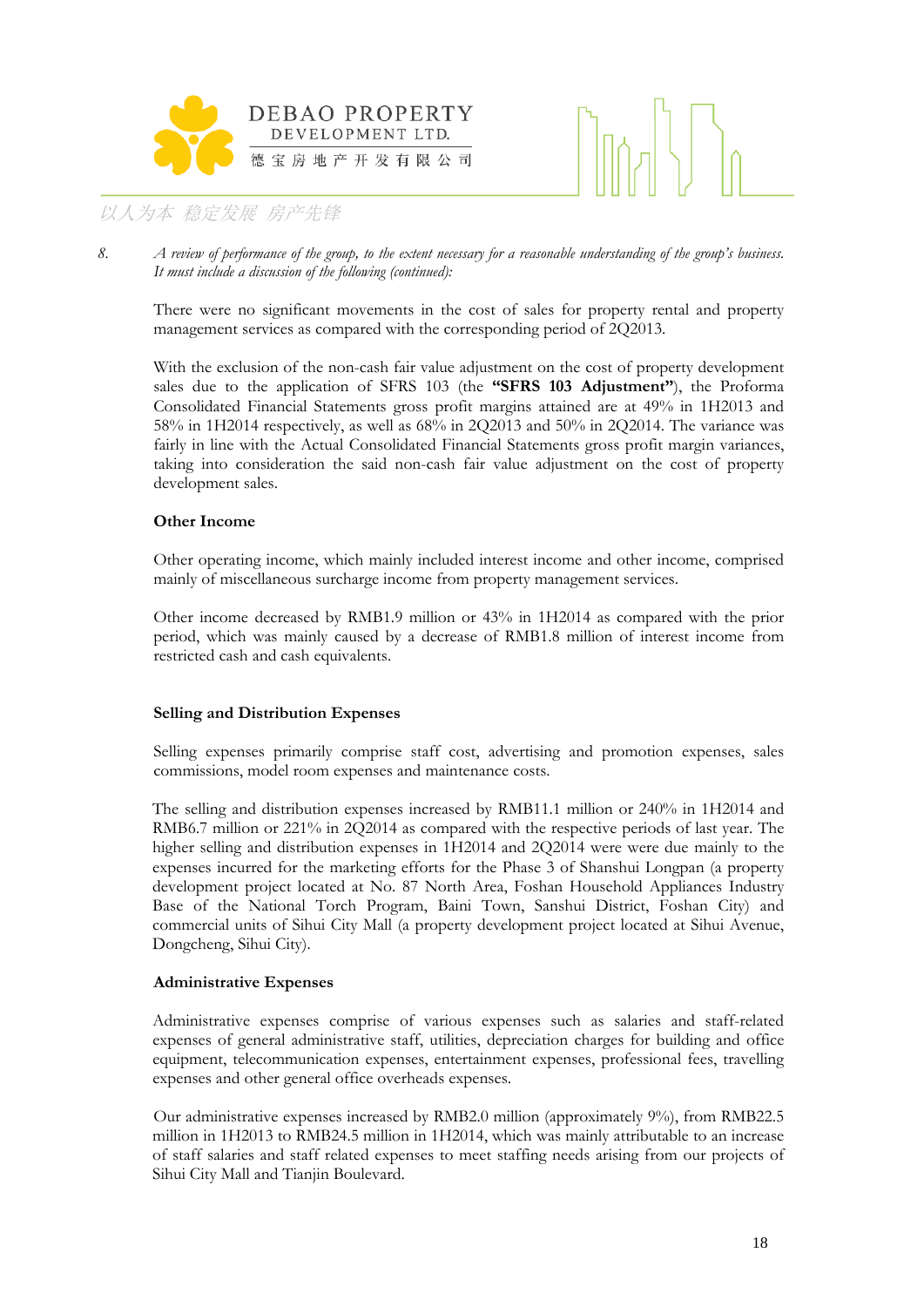



*8. A review of performance of the group, to the extent necessary for a reasonable understanding of the group's business. It must include a discussion of the following (continued):* 

For the 2Q2014, as Sihui City Mall has been commenced construction works from the end of March 2013, there was no significant movement on administrative expenses as compared with previous period.

### **Finance Costs**

Finance cost, net of capitalised interest, recorded an increase of RMB4.2 million in 1H2014 and RMB7.6 million in 2Q2014 over the respective periods in FY2013. The substantial increase in finance costs in 1H2014 was mainly due to the increase in average loan balance from RMB1,059.8 million in 1H2013 to RMB1,348.0 million in 1H2014 (refer to Paragraph 1(b)ii). Since the new loans raised were mainly working capital loans with higher effective interest rate, the respective interest incurred were expensed-off to the income statement directly.

### **Share of a Jointly Controlled Operation Profits**

The share of jointly controlled operation results relates to the 55% stake contribution from Jin Long Garden. Jin Long Garden is an integrated residential and commercial estate project jointly developed with an unrelated third party, Foshan Jing Fang. Foshan Jing Fang holds the remaining 45% stake of the project.

The Group's share of the aforementioned jointly controlled operations results incurred a profit of RMB3.7 million in 1H2014, compared with a profit of RMB14.0 million in 1H2013 (resulting in a decrease of RMB10.3 million in profits). In 2Q2014, the profit incurred was RMB1.0 million compared with a profit of RMB7.1 million in 2Q2013, a decrease of profits by RMB6.1 million. The profit recognised was mainly due to the handover of some completed properties in Phase 2 of Jin Long Garden – South Zone to buyers since the early July 2012. Pursuant to the adoption of the INT FRS 115, the pre-sold GFA will be recognised upon being handed over. While the decrease in profit was caused by lowered GFA sold and recognised in 1H2014 and 2Q2014.

With the exclusion of the Notional Adjustment on the Jin Long Garden project cost of development, the Proforma CFS Share of jointly controlled operation profit in 1H2014 and 2Q2014 were decreased by RMB10.7 million and RMB6.3 million respectively which were fairly in line with the Actual CFS variance.

### **Amortisation**

Amortisation relates to the amortisation of prepaid land use rights for our corporate office since 4Q2009 and the completed Shanshui Longpan Hotel building. The amortisation is based on 40 years rights of use of the land. As Shanshui Longpan Hotel building is currently rent out and transferred to our investment property, the corresponding amortisation of land use right of Shanshui Longpan Hotel building stopped.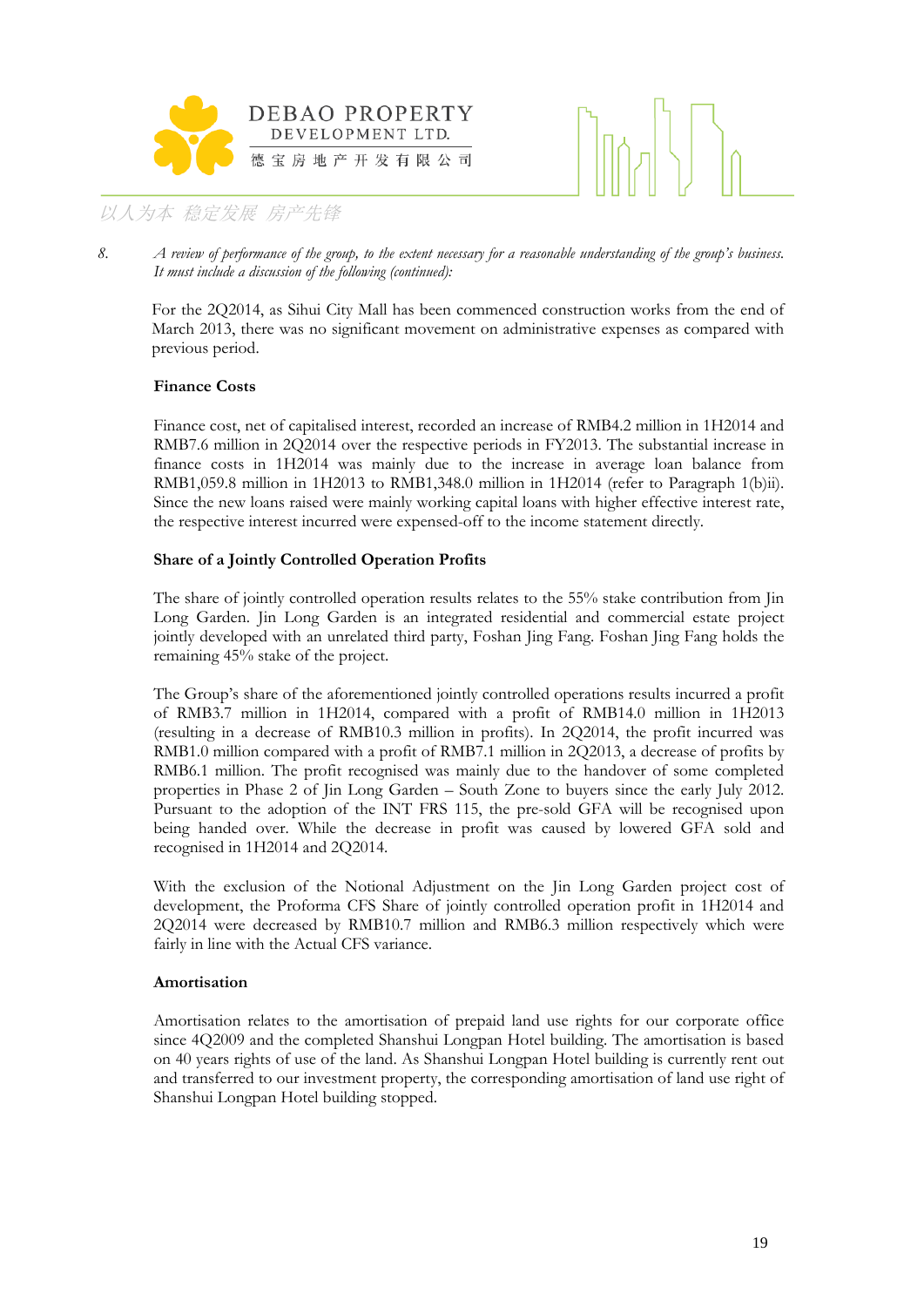



*8. A review of performance of the group, to the extent necessary for a reasonable understanding of the group's business. It must include a discussion of the following (continued):* 

### **Depreciation**

Depreciation relates to the depreciation charge on our properties, plant and equipment.

Depreciation decreased by RMB3.4 million and RMB1.8 million in 1H2014 and 2Q2014 as compared with the respective periods of last year, which were mainly due to the decrease of depreciation charges on Shanshui Longpan Hotel building, which is currently held to earn rental income and transferred to our investment property.

### **Income Tax Credit/(Expenses)**

Income tax includes statutory enterprise income tax and land appreciation tax ("**LAT**"). Income tax decreased by RMB5.4 million and RMB2.6 million in 1H2014 and 2Q2014 respectively as compared with the corresponding periods in FY2013. The lower income tax expenses in 1H2014 and 2Q2014 were mainly due to decrease of provision of LAT and statutory enterprise income tax for property development sales, in line with a lower profit margin in 2Q2014 as aforesaid.

The Proforma Consolidated Financial Statements has a higher income tax expense compared to the Actual Consolidated Financial Statements, and was mainly due to the estimated deferred tax liability adjustment on the pertained fair value notional adjustment to the cost of property development (please refer to Paragraph 8 – Cost of Sales).

### **Net Loss**

With the above, the Group recorded a net loss of RMB42.6 million in 1H2014 and RMB32.8 million in 2Q2014 respectively. The Proforma Consolidated Financial Statements, which excludes the notional adjustment, effects a better comparability of the Group's performance, has presented a net loss of RMB41.6 million in 1H2014 and RMB32.6 million in 2Q2014 respectively.

### **Statement of Financial Position**

### **Current Assets**

Current assets comprise mainly development properties, properties held for sale, cash and bank balances, trade and other receivables and amount due from customers for contract work. Our current assets as at the end of FY2013 and 1H2014 amounted to approximately RMB2,545.4 million and RMB2,566.7 million respectively.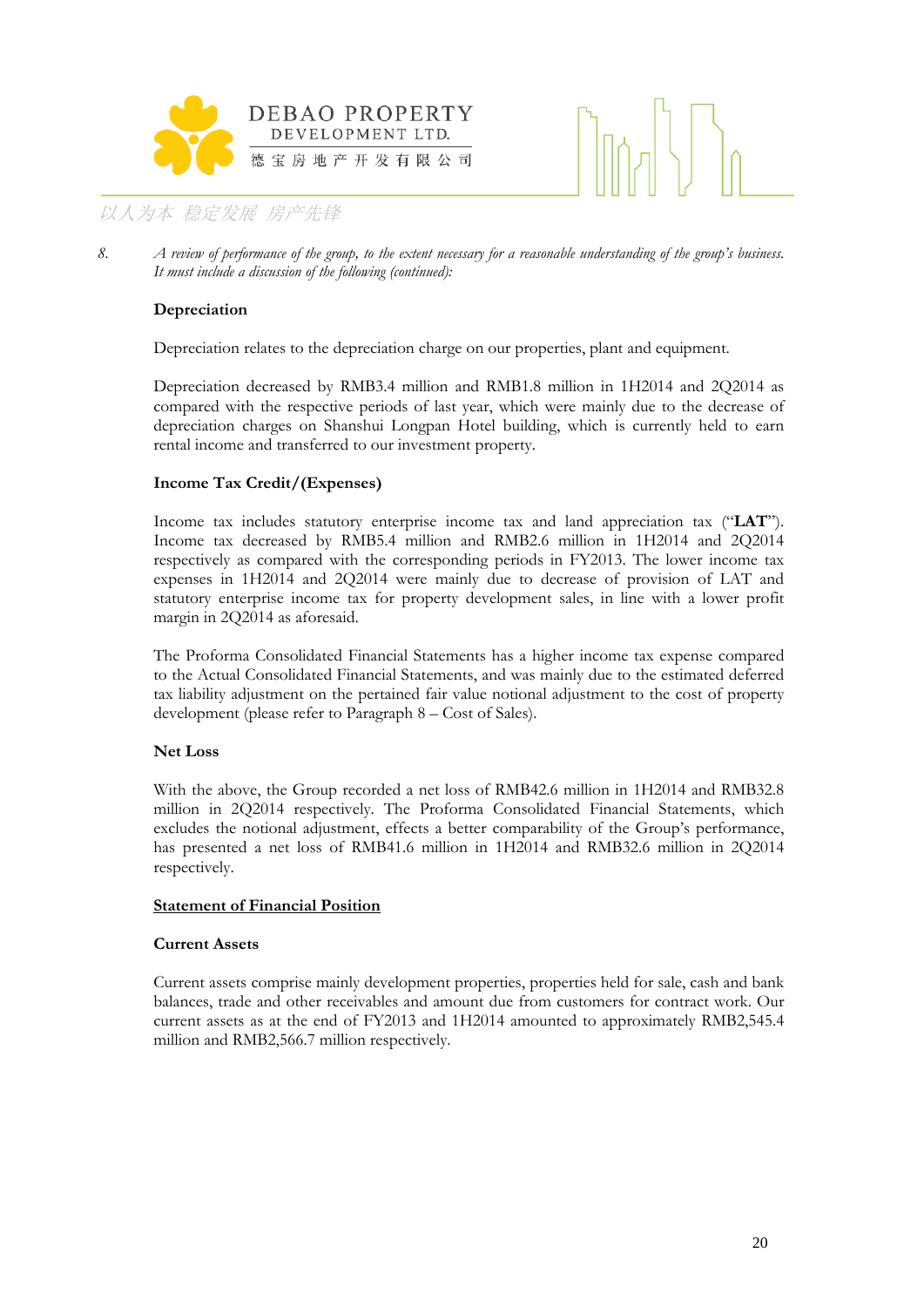



*8. A review of performance of the group, to the extent necessary for a reasonable understanding of the group's business. It must include a discussion of the following (continued) :* 

The largest component of our current assets was development properties, which amounted to approximately RMB1,611.9 million and RMB1,761.7 million as at the end of FY2013 and 1H2014 respectively. Development properties, which include the cost of land, interest capitalised, and related costs, accounted for approximately 63% and 69% of our current assets as at the end of FY2013 and 1H2014 respectively. The RMB149.7 million or 9% increase in development properties was mainly due to the increase of development costs for the Sihui City Mall project and the high rise phase of Shanshui Longpan project which have been launched for pre-sale in January 2014.

Properties held for sales amounted to RMB 391.4 million and RMB 365.5 million as at the end of FY2013 and 1H2014 respectively, which include properties of Jiangnan Mingju Phases 5 and 6, and Phase 1 and Phase 1 (ii) Villas of Shanshui Longpan. The RMB25.9 million or 7% decrease in properties held for sales was due to the recognition of cost of sales when properties held for sales were sold.

 The Group's cash and bank balances as at 30 June 2014 increased by RMB5.0 million or 7% to RMB81.2 million as compared with 31 December 2013, which was primarily attributable to the net cash from financing activities of RMB78.8 million, and partially offset by the net cash used in investing activities of RMB12.3 million and operating activities of RMB61.4 million respectively

 In addition, restricted cash stood at RMB176.3 million and RMB268.2 million as at end of 1H2014 and FY2013 respectively. The decrease was due to the cancellation of RMB91.9 million pledged cash along with the repayment of bank loans.

Trade and other receivables stood at approximately RMB179.7 million and RMB178.2 million at the end of FY2013 and 1H2014 respectively. The decreases of RMB1.5 million in trade and other receivables were mainly due to the collection of account receivable.

Amount due from customers for contract works stood at RMB11.8 million and RMB0.6 million as at end of FY2013 and 1H2014 respectively. These amounts pertain to construction contracts that have yet to be billed to our construction contract customers. The decrease of the RMB11.2 million or 95% in amounts due from customers for contract works was mainly due to the efforts to speed up the process of billing and collection.

### **Non-current assets**

.

Non-current assets comprised mainly investment properties, investment in jointly controlled operation and property, plant and equipment. As at the end of FY2013 and 1H2014, our noncurrent assets had an aggregate net book value of approximately RMB1,039.9 million and RMB1,054.3 million respectively.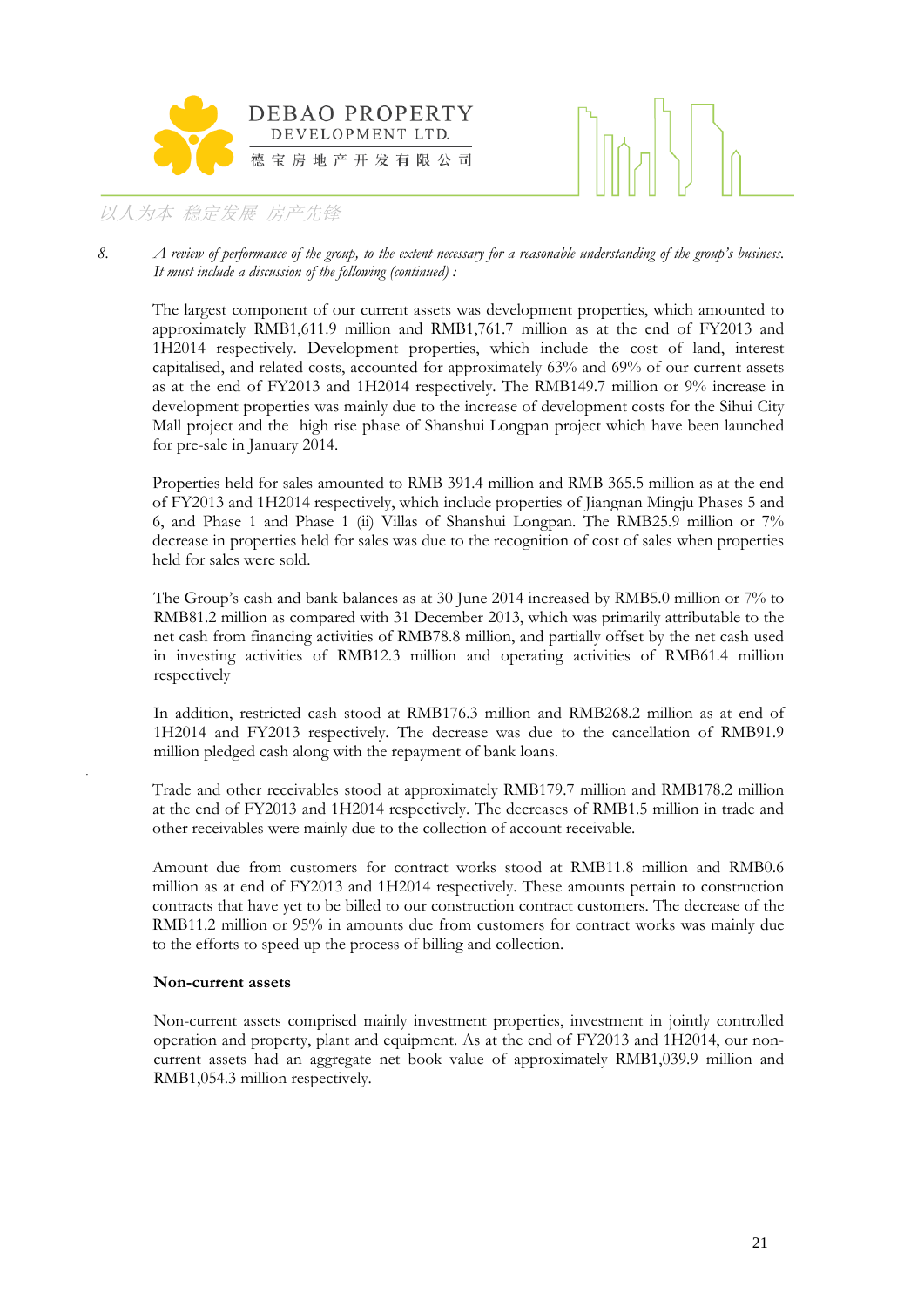



*8. A review of performance of the group, to the extent necessary for a reasonable understanding of the group's business. It must include a discussion of the following (continued) :* 

The investment properties are held to earn rental income and/or for capital appreciation. Our investment properties comprised mainly our Debao Hotel Complex together with the adjacent land and underground carparks, commercial premises located in Debao Garden and Jiangnan Mingju, carparks located in Debao Garden, and plant, equipment and land use rights in Danzao and Shishan, Shanshui Longpan Hotel buildings and Tianjin Boulevard buildings. The net book value of our investment properties was approximately RMB957.0 million and RMB974.3 million as at the end of FY2013 and 1H2014, which accounted for approximately both 92% of our non-current assets as at the end of FY2013 and 1H2014 respectively. The increase of RMB17.3 million in the investment properties included RMB11.5 million for the redevelopment expenditure of Tianjin Boulevard project and RMB5.8 million of tax expenses and service charges for acquisition of certificates of ownership of plant and land use rights in Shishan.

The investment in jointly controlled operation comprises the investment in Jin Long Garden, of which 55% of the profits will be attributable to the Group. The decrease of RMB1.8 million in the investment in joint controlled operation was mainly due to repayment of advances of RMB5.5 million to the group in 1H2014, which was partially offset by the Group's share of RMB3.7 million profit of the current reporting period from the investment in jointly controlled operation.

The prepaid land use right, and property, plant and equipment decreased by RMB1.0 million was mainly due to amortisation/depreciation charge of RMB1.6 million for 1H2014, which was partially offset by purchase of office equipments and vehicle.

### **Current liabilities**

Trade and other payables, which mainly comprise amounts payable to contractors and suppliers and advance receipts from property development sales, stood at approximately RMB375.3 million and RMB527.8 million at the end of FY2013 and 1H2014 respectively. The increase of RMB97.5 million in trade and other payables was mainly due to (a) an increase of RMB42.4 million in account payables to contractors by property development and construction subsidiaries in line with the progress of the projects, such as Phase 1 and Phase 1(ii) Villas of Shanshui Longpan are almost completed; (b) addition of RMB108.7 million from customers for pre-sales of properties that did not meet sales recognition criteria; (c) transfer of RMB53.6 million by the recognition of Phase 1 and Phase 1(ii) villas of Shanshui Longpan and Phases 5 and 6 of Jiangnan Mingju pre-sales proceeds on those handed over in 1H2014.

### **Bank and Other Loans**

Please refer to item 1(b)(ii).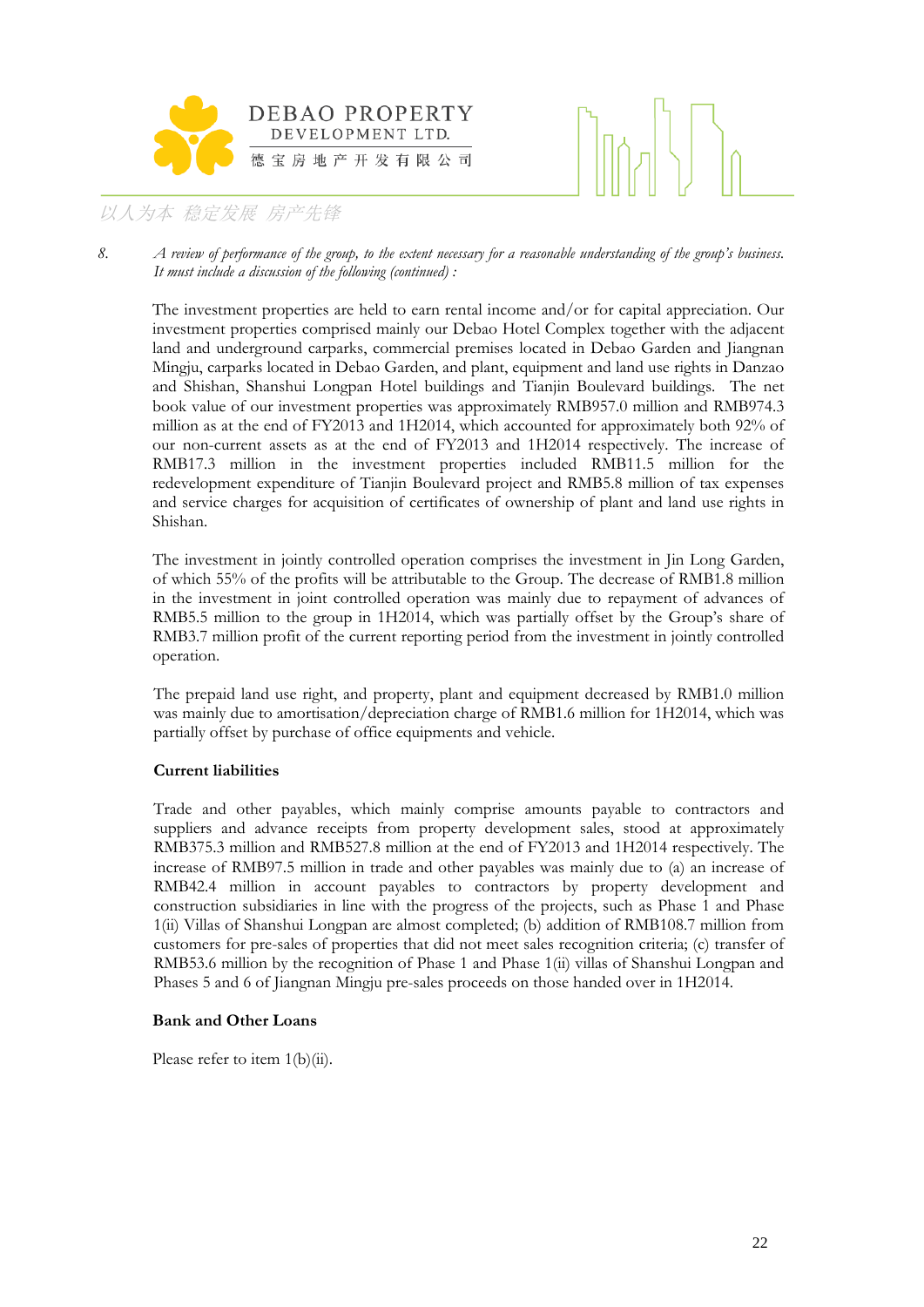



*8. A review of performance of the group, to the extent necessary for a reasonable understanding of the group's business. It must include a discussion of the following (continued) :* 

### **Shareholders' equity**

Equity is comprised of share capital, translation reserve, non-controlling interest and retained earnings. The non-controlling interest pertains to the 45% shareholding held by the minority interest in a PRC subsidiary, Sihui Debao Jiangnan Mingju Property Development Co., Ltd, 34% shareholding held by the minority interest in a PRC subsidiary, Guangxi Hezhou Deneng Mining Co., Ltd, and 42.2% shareholding held by the minority interest in a PRC subsidiary, Tianjin Hotel Street Co, Ltd.

At the end of FY2013 and 1H2014, shareholders' equity amounted to RMB1,264.5 million and RMB1,224.6 million respectively. The decrease in equity was mainly due to the loss incurred in the current period.

### **Cash flow statement**

The Group has a net cash outflow from operating activities of RMB61.4 million during 1H2014, which comprised operating cash outflow before movements in working capital of RMB1.1 million, adjusted for net working capital used in operations of RMB1.3 million and net of finance cost and interest received as well as income tax paid of RMB52.0 million and RMB7.0 million respectively. The net working capital outflows were mainly due to the increase in development properties as explained above, partially offset by the increase in trade and other payables and the decrease in property held for sales and trade and other receivables(also as explained above) during the current reporting period.

The net cash outflows from investing activities of RMB12.3 million mainly pertained to the addition of investment properties and purchase of administrative equipments and vehicle in 1H2014, and partially offset by repayment from jointly controlled operation of RMB5.5 million.

The Group recorded a net cash inflow from financing activities of RMB78.8 million during 1H2014. This was mainly due to drawdown of new loans raised of RMB167.0 million and the cancellation of RMB91.9 million pledged cash along with the repayment of bank loans, partially offset by repayment of RMB183.1 million bank and other loans.

With the above, the Group has a net increase in cash and cash equivalents of RMB5.1 million for 1H2014.

*9. Where a forecast, or a prospect statement, has been previously disclosed to shareholders, any variance between it and the actual results.*

The results are in line with the general prospect commentary previously disclosed to shareholders in the results announcement for the full year ended 31 December 2013 and period ended 31 March 2014.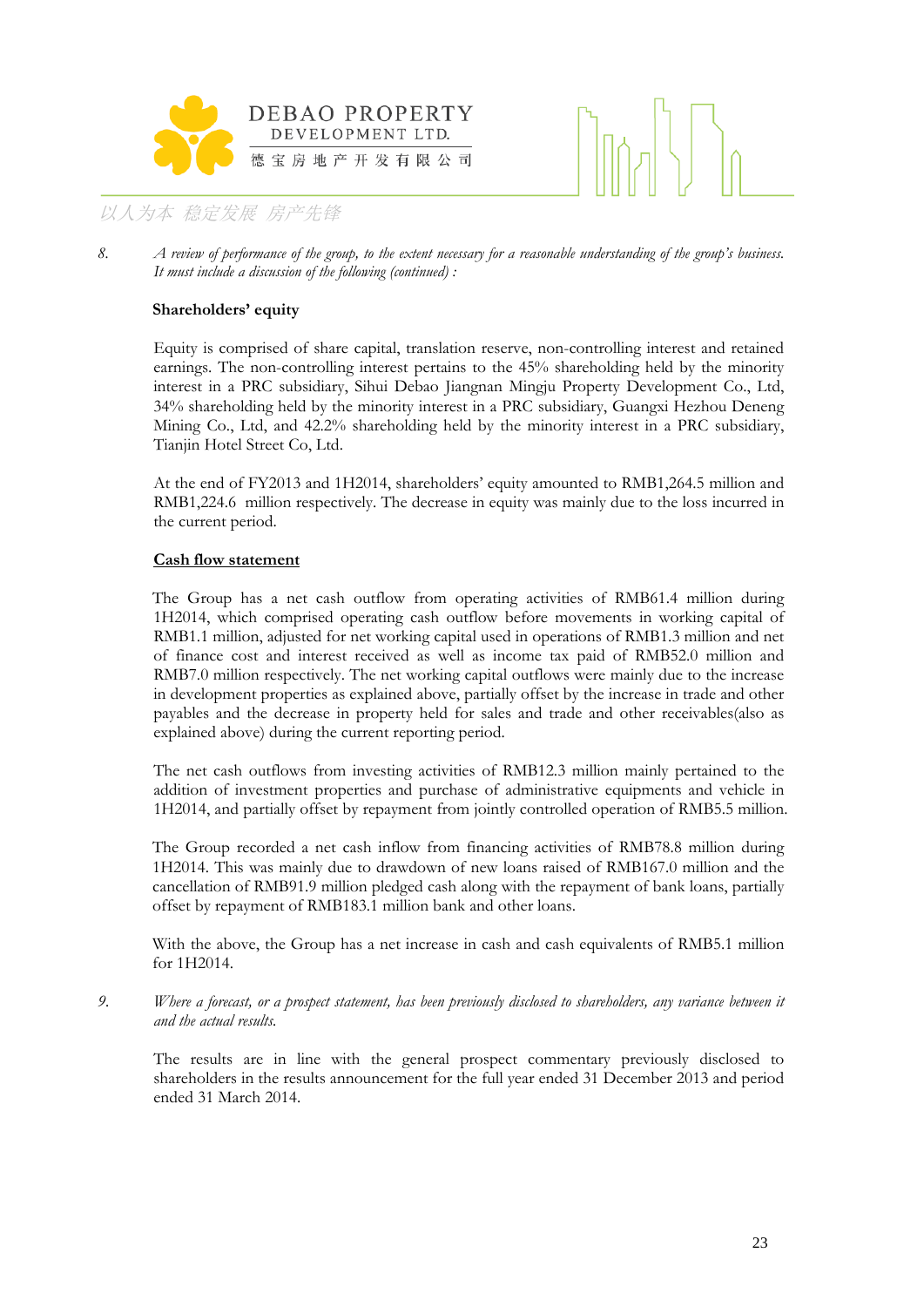



*10(a). A commentary at the date of the announcement of the significant trends and competitive conditions of the industry in which the group operates and any known factors or events that may affect the group in the next reporting period and the next 12 months.* 

### **Market Outlook**

Despite tight macro control policies, we have observed that transacted property average selling prices per sqm in Foshan has been holding steadily with a slight increase of 6.33% during the current reporting period, from RMB8,181 per sqm(1) in 1H2013 to RMB8,699 per sqm(1) in 1H2014. However, transaction volumes have decreased from 4.3553 million sqm<sup>(1)</sup> in 1H2013 to 3.6930 million<sup>(1)</sup> in 1H2014, a decrease of approximately 15.21%.

### **Project Updates**

As at 30 June 2014, the Group has two development projects with a gross floor area ("GFA") of approximately 0.98 million sqm under development and approximately 0.43 million sqm GFA of land held for future development. These are expected to be separately completed in various phases up to 2017, providing us with secure and visible business growth opportunities in the foreseeable future. In relation to commercial projects, apart from Sihui City Mall-a residential and shopping mall development project, the Group has a redevelopment project (hotel and shopping mall) in Tianjin Heping District, Nanshi Hotels Street (天津市和平区南 市旅馆街)-Tianjin Boulevard. At the same time, the Group will continue to source for quality and commercially viable new land reserves both in China and overseas, including retail mall development, redevelopment of industrial land as well as tourism development projects.

### **Shanshui Longpan, Phase 1 and Phase 1(ii) villas**

The Shanshui Longpan, Phase 1 and Phase 1(ii) villas have a saleable GFA of approximately 69,500 sqm (*revised)* and 36,300 sqm *(revised)* respectively, of which approximately 69,500 sqm and 36,300 sqm have been launched for pre-sales as at 31 June 2014. Starting from October 2011, the Group has handed over those completed units of Phase 1 villas to the buyers in batches. We have also commenced the handover of the Phase 1(ii) villas in batches since October 2012.

### **Jin Long Garden – South Zone (Phase 2)**

The total saleable GFA of Jin Long Garden – South Zone (Phase 2) is approximately 91,200 sqm (revised), of which approximately 81,600 sqm have been launched for pre-sales (in stages) as at 30 June 2014 and some of those completed units have been handed over to the buyers since early July 2012.

### **Phase 3 high rise of Shanshui Longpan**

Phase 3 high rise of Shanshui Longpan, the construction works of which started since March 2013, have a GFA of approximately 710,000 *(revised)* sqm, of which approximately 40,700 sqm have been launched for pre-sales and approximately 29,400 sqm have contracted intention to purchase as at 30 June 2014.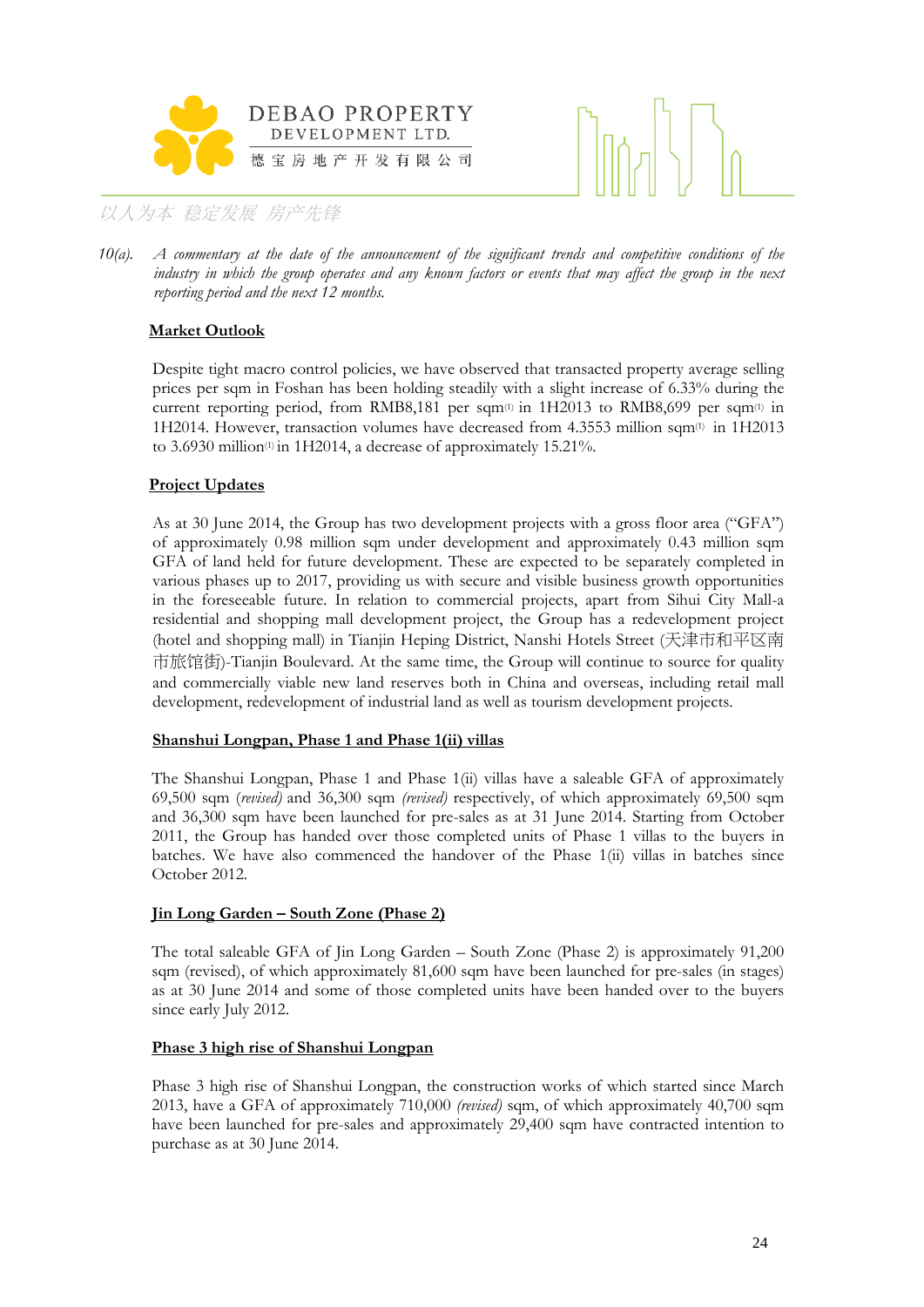



*10(b). A commentary at the date of the announcement of the significant trends and competitive conditions of the*  industry in which the group operates and any known factors or events that may affect the group in the next *reporting period and the next 12 months (continued).*

### **Sihui City Mall**

Sihui City Mall have a GFA of approximately 162,000 aqm, of which approximately 15,500 sqm have been launched for pre-sales and approximately 4,400 sqm have contracted intention to purchase as at 30 June 2014.

The accumulated sales/pre-sales $\varphi$  status of our projects as at 30 June 2014 are as follows :

| Projects                                       | Sales/Pre-sales Value<br>- RMB'000 | Sales/Pre-sales GFA<br>$-Sq$ m | Approximate<br>$ASP/Sq$ m – RMB | Estimated<br>Percentage of<br>Completion |
|------------------------------------------------|------------------------------------|--------------------------------|---------------------------------|------------------------------------------|
|                                                |                                    |                                |                                 |                                          |
| Shanshui Longpan Phase 1<br>Villas             | 676,663                            | 48,633                         | 13,900                          | 99%-100%                                 |
| Phase<br>Shanshui<br>Longpan<br>$1(ii)$ Villas | 162,541                            | 10,128                         | 16.000                          | 100%                                     |
| Jin Long Garden - South<br>Zone                | 735,589                            | 71,657                         | 10,300                          | 100%                                     |
| Jiangnan Minju Phases 5 and<br>6               | 982.403                            | 144.300                        | 6.800                           | 100%                                     |
| Shanshui Longpan Phase 3<br><b>High Rises</b>  | 124.748                            | 25,692                         | 4.900                           | 8%                                       |
| Sihui City Mall                                | 45.049                             | 1,333                          | 33.800                          | 55%                                      |
| Total                                          | 2,726,993                          | 301.743                        | 9.000                           | NA                                       |

The sales/pre-sales(2) of our projects for 1H2014 are as follows:

| Projects                                      | Sales/Pre-sales Value<br>$-RMB'000$ | Sales/Pre-sales GFA<br>$-Sq$ m | Approximate<br>$ASP/Sq m - RMB$ | Estimated<br>Percentage of<br>Completion |
|-----------------------------------------------|-------------------------------------|--------------------------------|---------------------------------|------------------------------------------|
|                                               |                                     |                                |                                 |                                          |
| Shanshui Longpan Phase 1<br>Villas            | 18.463                              | 1.244                          | 14.800                          | 99%-100%                                 |
| Shanshui Longpan<br>Phase<br>$1(ii)$ Villas   | 19,024                              | 1,184                          | 16,100                          | 100%                                     |
| Jin Long Garden - South<br>Zone               | 8,657                               | 945                            | 9,200                           | 100%                                     |
| Jiangnan Minju Phases 5 and<br>6              | 1.214                               | 152                            | 8.000                           | 100%                                     |
| Shanshui Longpan Phase 3<br><b>High Rises</b> | 124,748                             | 25,692                         | 4.860                           | 8%                                       |
| Sihui City Mall                               | 45,049                              | 1.333                          | 33.802                          | 55%                                      |
| <b>Total</b>                                  | 217,155                             | 30,551                         | 7,100                           | NA                                       |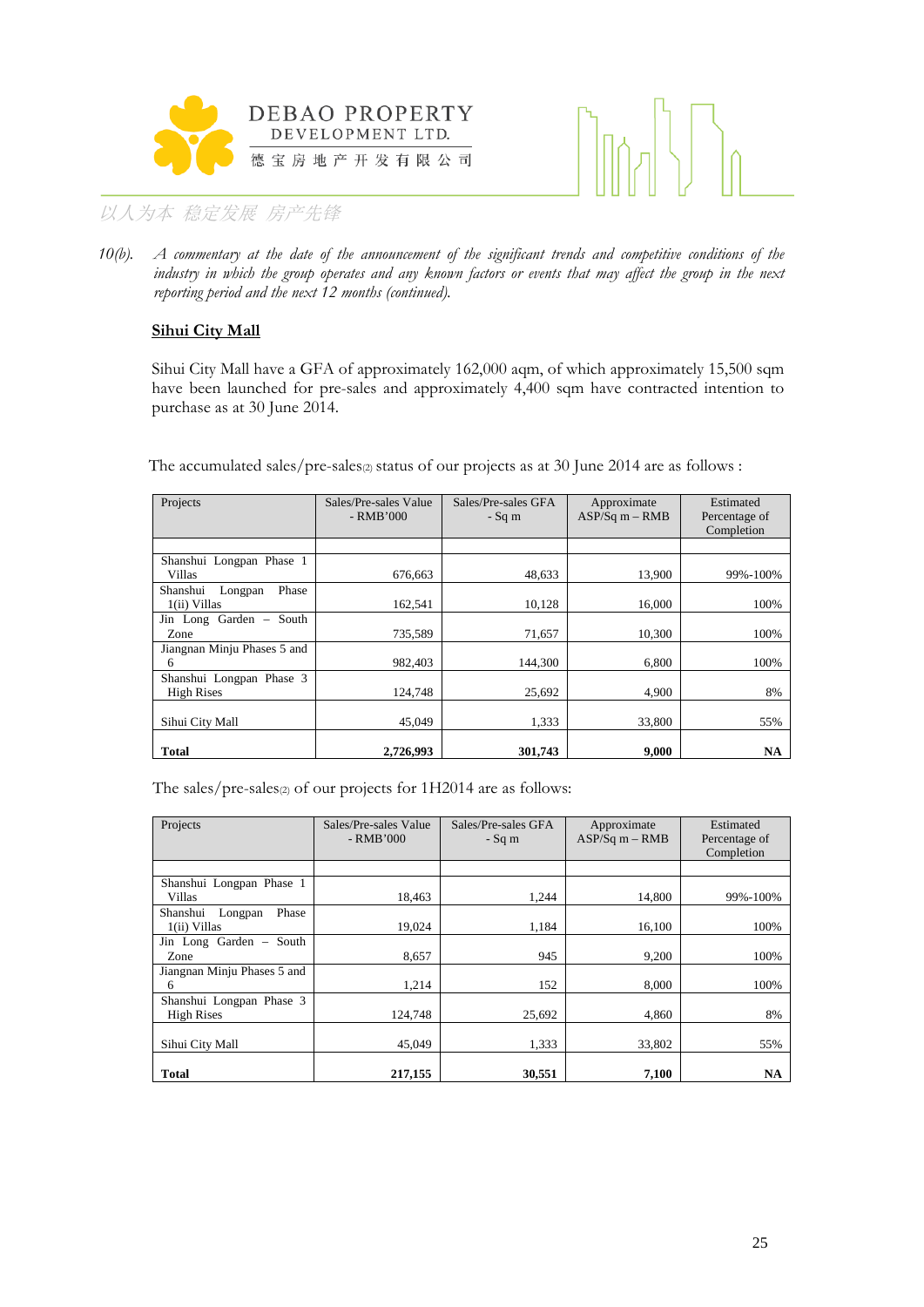



*10(b). A commentary at the date of the announcement of the significant trends and competitive conditions of the industry in which the group operates and any known factors or events that may affect the group in the next reporting period and the next 12 months (continued).*

The sales/pre-sales $(z)$  of our projects for 2Q2014 are as follows:

| Projects                                      | Sales/Pre-sales Value<br>$-RMB'000$ | Sales/Pre-sales GFA<br>$-Sq$ m | Approximate<br>$ASP/Sq$ m $-$ RMB | Estimated<br>Percentage of<br>Completion |
|-----------------------------------------------|-------------------------------------|--------------------------------|-----------------------------------|------------------------------------------|
|                                               |                                     |                                |                                   |                                          |
| Shanshui Longpan Phase 1<br>Villas            | 6,680                               | 417                            | 16,000                            | 99%-100%                                 |
| Phase<br>Shanshui Longpan<br>$1(ii)$ Villas   | 9,776                               | 603                            | 16,200                            | 100%                                     |
| Jin Long Garden - South<br>Zone               | 1,005                               | 95                             | 10,600                            | 100%                                     |
| Jiangnan Minju Phases 5 and<br>6              | 130                                 | 10                             | 13,600                            | 100%                                     |
| Shanshui Longpan Phase 3<br><b>High Rises</b> | 82,627                              | 15,986                         | 5,200                             | 8%                                       |
| Sihui City Mall                               | 15,939                              | 481                            | 33,100                            | 55%                                      |
| <b>Total</b>                                  | 116,157                             | 17,592                         | 6,600                             | NA                                       |

Pursuant to the effect of INT FRS 115*,* the sales for Jiangnan Minju Phases 5 and 6, and Shanshui Longpan Phase 1 and 1(ii) villas in 1H2014 have been recognised as revenue in the current reporting periods. The accumulated sales for Jin Long Garden – South Zone (Phase 2) (a 55% joint-ventured project) have also been be recognised in 1H2014 when handed over.

Barring unforeseen circumstances, the Board of Directors is cautiously optimistic of the Group's performance in 2014, based on the continual sales activities of Shanshui Longpan, Jin Long Garden South Zone (Phase 2) and Jiangnan Mingju Phases 5 and 6.

*(1) Source from Bureau of Housing and Urban-Rural Development of Foshan (http://www.fsjw.gov.cn/spfxs/sjtj/201407/t20140704\_4673336.html) (2) Sales/pre-sales with certainty on receipt of purchase consideration, including those not ready for handover or key collection*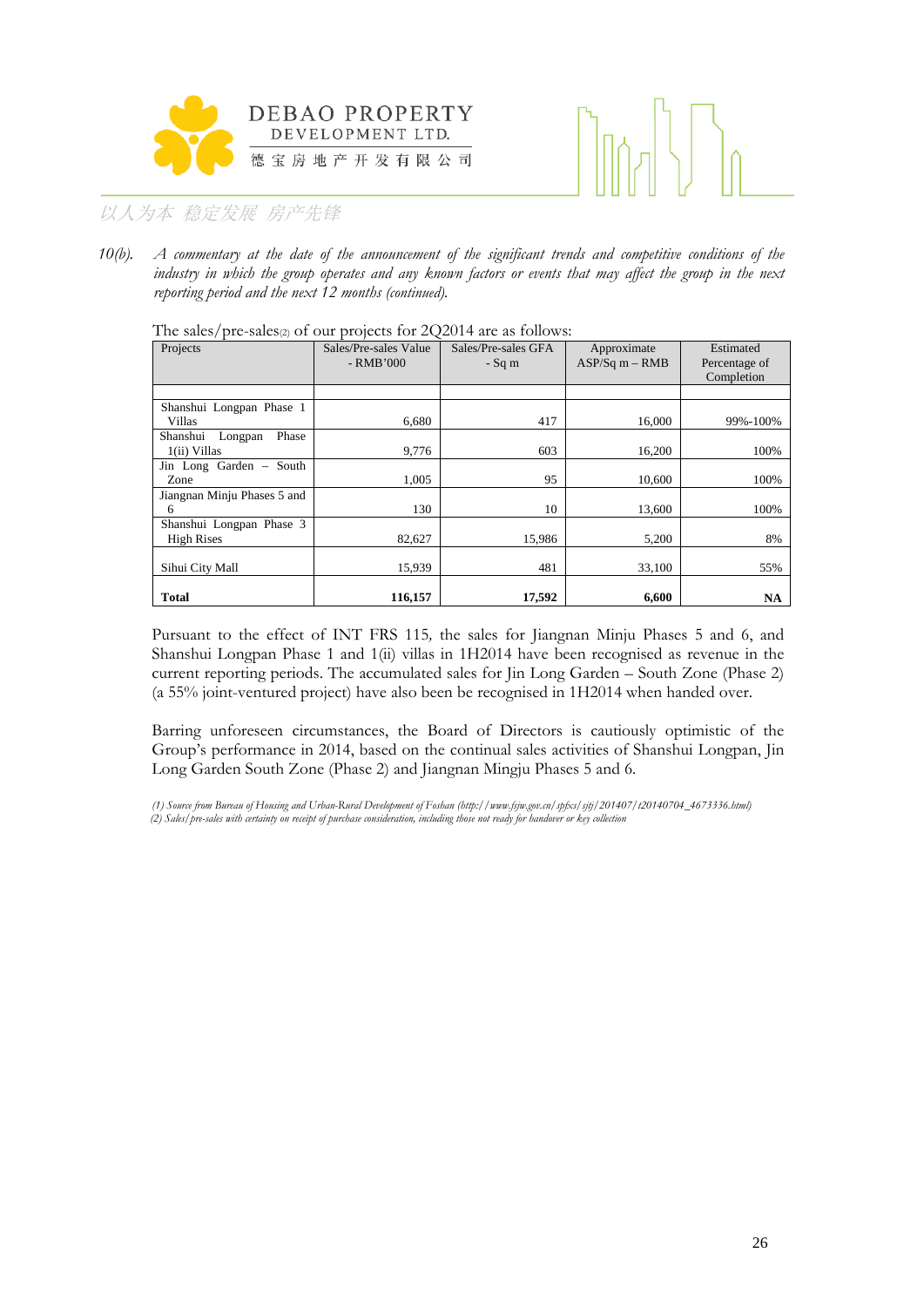

| 11. | Dividend |                                                                  |
|-----|----------|------------------------------------------------------------------|
|     | (a)      | <b>Current Financial Period Reported on</b>                      |
|     |          | None.                                                            |
|     | (b)      | Corresponding Period of the Immediately Preceding Financial Year |
|     |          | None.                                                            |
|     | (c)      | Date payable                                                     |
|     |          | Not applicable.                                                  |
|     |          |                                                                  |

 *(d) Books closure date* 

Not applicable.

*12. If no dividend has been declared/recommended, a statement to that effect.* 

Not applicable.

*13. Interested Person Transactions* 

|                             | Aggregate value of all      |                              |
|-----------------------------|-----------------------------|------------------------------|
|                             | interested person           |                              |
|                             | transactions during the     |                              |
|                             | financial period under      | Aggregate value of all       |
|                             | review (excluding           | interest person transactions |
|                             | transactions less than      | conducted under              |
|                             | S\$100,000 and transactions | shareholders' mandate        |
|                             | conducted under             | pursuant to Rule 920         |
|                             | shareholders' mandate       | (excluding transaction less  |
|                             | pursuant to Rule 920)       | than S\$100,000)             |
| Name of interested person   | 1H2014                      | 1H2014                       |
| Zhong Yu Xin <sup>(1)</sup> | S\$ 378,260 <sup>(2)</sup>  |                              |

Notes:

*(1) Mr* Zhong Yu Xin *is the brother of our Executive Director, Mr Zhong Yu Zhao.* 

*(2) Lease of Debao Hotel.*